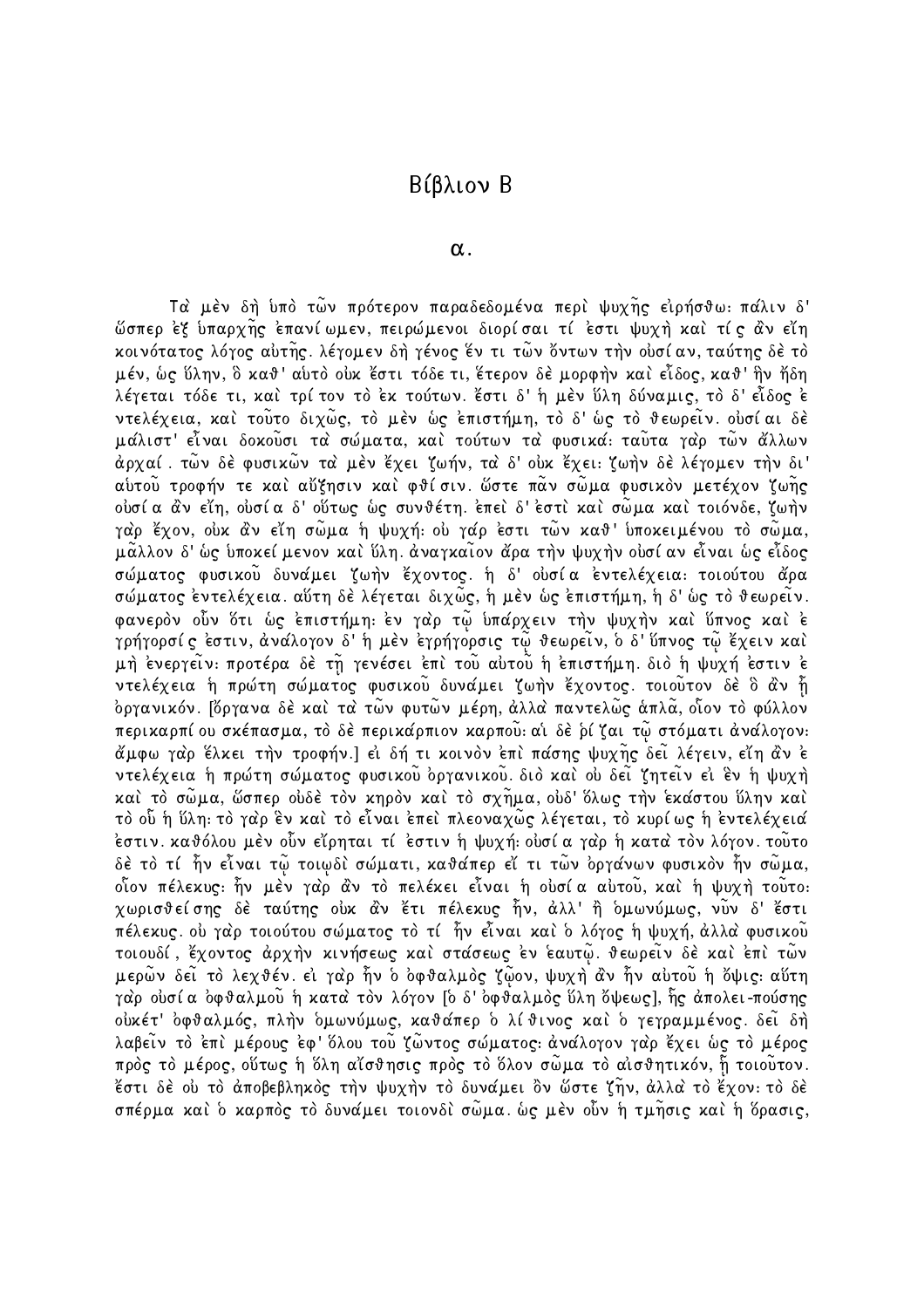ούτω και η εγρήγορσις εντελέχεια, ώς δ' η όψις και η δύναμις του όργανου, η ψυχή: τὸ δὲ σὦμα τὸ δυνάμει ὄν: ἀλλ' ὥσπερ ὀφθαλμὸς ἡ κόρη καὶ ἡ ὄψις, κἀκεἶ ἡ ψυχή καὶ τὸ σῶμα ζῷον. ὅτι μèν οὖν οὐκ ἔστιν ἡ ψυχὴ χωριστὴ τοῦ σώματος, ἢ μέρη τινα αύτης, εί μεριστή πέφυκεν, ούκ άδηλον: ενίων γαρ η εντελέχεια των μερών εστίν αύτών. ού μήν άλλ' ένια γε ούθεν κωλύει, δια το μηθενος είναι σώματος ε ντελεχείας. έτι δε άδηλον ει ούτως εντελέχεια του σώματος η ψυχη [ή] ώσπερ πλωτήρ πλοίου. τύπω μέν οὖν ταύτη διωρίσθω καὶ ὑπογεγράφθω περὶ ψυχῆς.

ß.

Έπεὶ δ' ἐκ τῶν ἀσαφῶν μὲν φανερωτέρων δὲ γίνεται τὸ σαφὲς καὶ κατα τὸν λόγον γνωριμώτερον, πειρατέον πάλιν ούτω γ' επελθείν περί αυτής: ου γαρ μόνον το δτι δει τον δριστικον λόγον δηλοῦν, ὥσπερ οἱ πλειστοι τῶν ὅρων λέγουσιν, ἀλλα καὶ τήν αιτίαν ενυπάρχειν και εμφαίνεσθαι. νύν δ' ώσπερ συμπεράσμαθ' οι λόγοι τών δρων εισίν: οίον τί εστιν ο τετραγωνισμός; το Ίσον ετερομήκει ορθογώνιον είναι ισόπλευρον. ὁ δὲ τοιοὖτος ὅρος λόγος τοὖ συμπεράσματος: ὁ δὲ λέγων ὅτι ἐστὶν ὁ τετραγωνισμός μέσης εύρεσις του πράγματος λέγει το αίτιον. λέγομεν ούν, άρχην λαβόντες της σκέψεως, διωρίσθαι το έμψυχον του αψύχου τω ζην. πλεοναχως δε του ζην λεγομένου, κάν έν τι τούτων ενυπάρχη μόνον, ζην αυτό φαμεν, οίον νούς, αΐσθησις, κίνησις και στάσις ή κατα τόπον, έτι κίνησις ή κατα τροφην και φθίσις τε και αύξησις. διο και τα φυόμενα πάντα δοκει ζην: φαί νεται γαρ εν αυτοις έχοντα δύναμιν και άρχην τοιαύτην, δι' ής αύξησίν τε και φθίσιν λαμβάνουσι κατα τους ε ναντίους τόπους: ού γαρ άνω μέν αύξεται, κάτω δ' ού, άλλ' δμοί ως επ' άμφω και πάντη, όσα άει τρέφεταί τε και ζη δια τέλους, έως άν δύνηται λαμβάνειν τροφήν. χωρίζεσθαι δέ τούτο μέν των άλλων δυνατόν, τα δ' άλλα τούτου άδύνατον έν τοις θνητοίς φανερόν δ' επί των φυομένων: ούδεμία γαρ αύτοις υπάρχει δύναμις άλλη ψυχῆς. τὸ μὲν οὖν ζῆν δια τὴν ἀρχὴν ταύτην ὑπάρχει τοἶς ζῶσι, τὸ δὲ ζῷον δια τὴν αΐσθησιν πρώτως: και γαρ τα μή κινούμενα μηδ' άλλαττοντα τόπον, έχοντα δ' αΐσθησιν, ζὦα λέγομεν καὶ οὐ ζῆν μόνον. αἰσθήσεως δὲ πρῶτον ὑπ-άρχει πᾶσιν ἁφή: ώσπερ δέ τὸ θρεπτικὸν δύναται χωρί ζεσθαι της άφης και πάσης αισθήσεως, ούτως η άφη τῶν ἄλλων αισθήσεων [θρεπτικὸν δὲ λέγομεν τὸ τοιοῦτον μόριον τῆς ψυχῆς οὗ και τα φυόμενα μετέχει], τα δε ζώα πάντα φαίνεται την απτικην αίσθησιν έχοντα: δι' ἣν δ' αιτί αν εκάτερον τούτων συμβέβηκεν, ύστερον ερούμεν. νύν δ' επι τοσούτον ειρήσθω μόνον, ότι εστιν η ψυχη των ειρημένων τούτων άρχη και τούτοις ώρισται, θρεπτικὦ, αισθητικὦ, διανοητικὦ, κινήσει. πότερον δὲ τούτων ἕκαστόν ἐστι ψυχὴ ἢ μόριον ψυχῆς, καὶ εἰ μόριον, πότερον οὕτως ὥστ' εἶναι χωριστὸν λόγῳ μόνον ἢ καὶ τόπω, περί μέν τινών τούτων ού χαλεπον ιδείν, ένια δε άπορίαν έχει. ώσπερ γαρ επι τῶν φυτῶν ἔνια διαιρούμενα φαί νεται ζῶντα καὶ χωριζόμενα ἀπ' ἀλλήλων, ὡς οὔσης της εν αύτοις ψυχης εντελεχεία μεν μιάς εν εκάστω φυτώ, δυνάμει δε πλειόνων, ούτως δρώμεν και περι ετέρας διαφορας της ψυχης συμβαϊνον επι των εντόμων εν τοις διατεμνομένοις: και γαρ αΐσθησιν εκάτερον των μερων έχει και κίνησιν την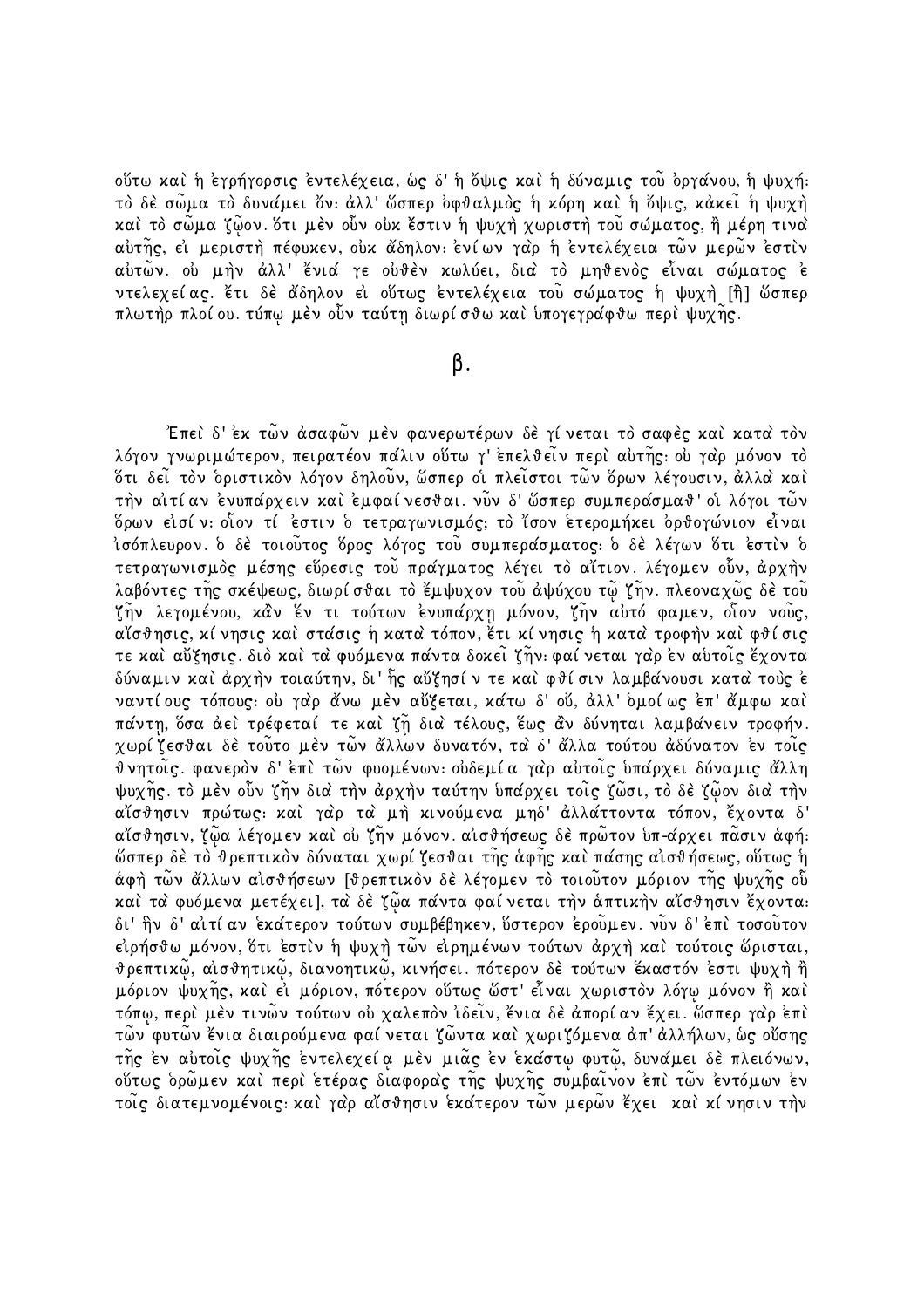κατα τόπον, εί δ' αΐσθησιν, και φαντασί αν και όρεξιν: όπου μεν γαρ αΐσθησις, και λύπη τε και ήδονή, όπου δε ταύτα, εξ ανάγκης και επιθυμία περι δε του νου και της θεωρητικής δυνάμεως ούδέν πω φανερόν, άλλ' έοικε ψυχής γένος έτερον είναι, και τούτο μόνον ενδέχεσθαι χωρί ζεσθαι, καθάπερ το αίδιον του φθαρτου. τα δε λοιπα μόρια της ψυχης φανερον έκ τούτων ότι ούκ έστι χωριστά, καθάπερ τινές φασιν: τώ δε λόγω ότι έτερα, φανερόν: αισθητικὦ γαρ εἶναι και δοξαστικὦ έτερον, εἴπερ και το αισθανεσθαι του δοξαζειν, δμοί ως δε και των άλλων έκαστον των ειρημέ-νων. έτι δ' ἐνίοις μὲν τῶν ζώων ἄπανθ' ὑπάρχει ταῦτα, τισὶ δὲ τινα τούτων, ἑτέροις δὲ ἓν μόνον [τοῦτο δε ποιεἶ διαφοραν τῶν ζώων]: δια τί να δ' αιτί αν, ὕστερον επισκεπτέον. παραπλήσιον δέ και περι τας αισθήσεις συμβέβηκεν: τα μεν γαρ έχει πάσας, τα δε τινάς, τα δέ μίαν την αναγκαιοτάτην, άφήν έπει δέ ὧ ζώμεν και αισθανόμεθα διχώς λέγεται, καθάπερ ὧ επιστάμεθα [λέγομεν δε το μεν επιστήμην το δε ψυχήν, ε κατέρω γαρ τούτων φαμεν επί στασθαι], δμοί ως δε και [ὧ] υγιαί νομεν το μεν υγιεί α τό δέ μορί ω τινί του σώματος ή και δλω, τούτων δ' ή μεν επιστήμη τε και υγί εια μορφή καὶ εἶδός τι καὶ λόγος καὶ οἷον ἐνέργεια τοῦ δεκτικοῦ, ἡ μὲν τοῦ ἐ πιστημονικού, ή δέ του υγιαστού [δοκεί γαρ έν τῷ πασχοντι και διατιθεμένω ή τῶν ποιητικών υπάρχειν ενέργεια], ή ψυχη δε τούτο ώ ζώμεν και αισθανόμεθα και διανοούμεθα πρώτωσ - ώστε λόγος τις άν είη και είδος, άλλ' ούχ ύλη και το υποκεί μενον. τριχώς γαρ λεγομένης της ουσίας, καθάπερ είπομεν, ὧν το μεν εἶδος, τό δέ ύλη, το δέ έξ άμφοιν, τούτων δ' ή μέν ύλη δύναμις, το δέ είδος εντελέχεια, ε πεί τὸ ἐξ ἀμφοἶν ἔμψυχον, οὐ τὸ σῶμα ἐστιν ἐντελέχεια ψυχῆς, ἀλλ' αὕτη σώματός τινος και δια τούτο καλώς υπολαμβάνουσιν οίς δοκεί μήτ' άνευ σώματος είναι μήτε σῶμα τι ἡ ψυχή: σῶμα μὲν γαρ οὐκ ἔστι, σώματος δέ τι, καὶ δια τοῦτο ἐν σώματι υπάρχει, και έν σώματι τοιούτω, και ουχ ώσπερ οι πρότερον εις σώμα ενήρμοζον αύτήν, ούθεν προσδιορί ζοντες έν τί νι και ποί ω, καί περ ούδε φαινομένου του τυχόντος δέχεσθαι τὸ τυχόν. οὕτω δὲ γί νεται καὶ κατὰ λόγον: ἑκαστου γαρ ἡ ἐντελέχεια ἐν τῷ δυνάμει υπάρχοντι και τη σικεία ύλη πέφυκεν εγγίνεσθαι. ότι μεν ούν εντελέχεια τίς έστι και λόγος του δύναμιν έχοντος είναι τοιούτου, φανερον έκ τούτων.

 $\gamma$ .

Τῶν δε δυνάμεων της ψυχης αι λεχθείσαι τοις μεν υπάρχουσι πασαι, καθάπερ είπομεν, τοις δέ τινές αύτων, ένίοις δέ μία μόνη. δυνάμεις δ' είπομεν θρεπτικόν, αισθητικόν, όρεκτικόν, κινητικόν κατα τόπον, διανοητικόν. υπάρχει δέ τοις μέν φυτοις το θρεπτικον μόνον, ετέροις δε τουτό τε και το αισθητικόν ει δε το αισθητικόν, και το όρεκτικόν: όρεξις μεν γαρ επιθυμία και θυμος και βούλησις, τα δὲ ζῷα πάντ' ἔχουσι μίαν γε τῶν αἰσθήσεων, τὴν ἁφήν: ῷ δ' αἴσθησις ὑπάρχει, τούτω ηδονή τε και λύπη και το ηδύ τε και λυπηρόν, οις δε ταυτα, και επιθυμία: του γαρ ηδέος ὄρεξις αύτη. έτι δε της τροφης αίσθησιν έχουσιν: η γαρ άφη της τροφης αΐσθησις: ζηροϊς γαρ και υγροϊς και θερμοϊς και ψυχροϊς τρέφεται τα ζώντα πάντα, τούτων δ' αΐσθησις άφή, τῶν δ' άλλων αισθητῶν κατα συμβεβηκός. ουθέν γαρ είς τροφήν συμβαλλεται ψόφος οὐδε χρῶμα οὐδε ὀσμή, ὁ δε χυμὸς ἕν τι τῶν ἁπτῶν ε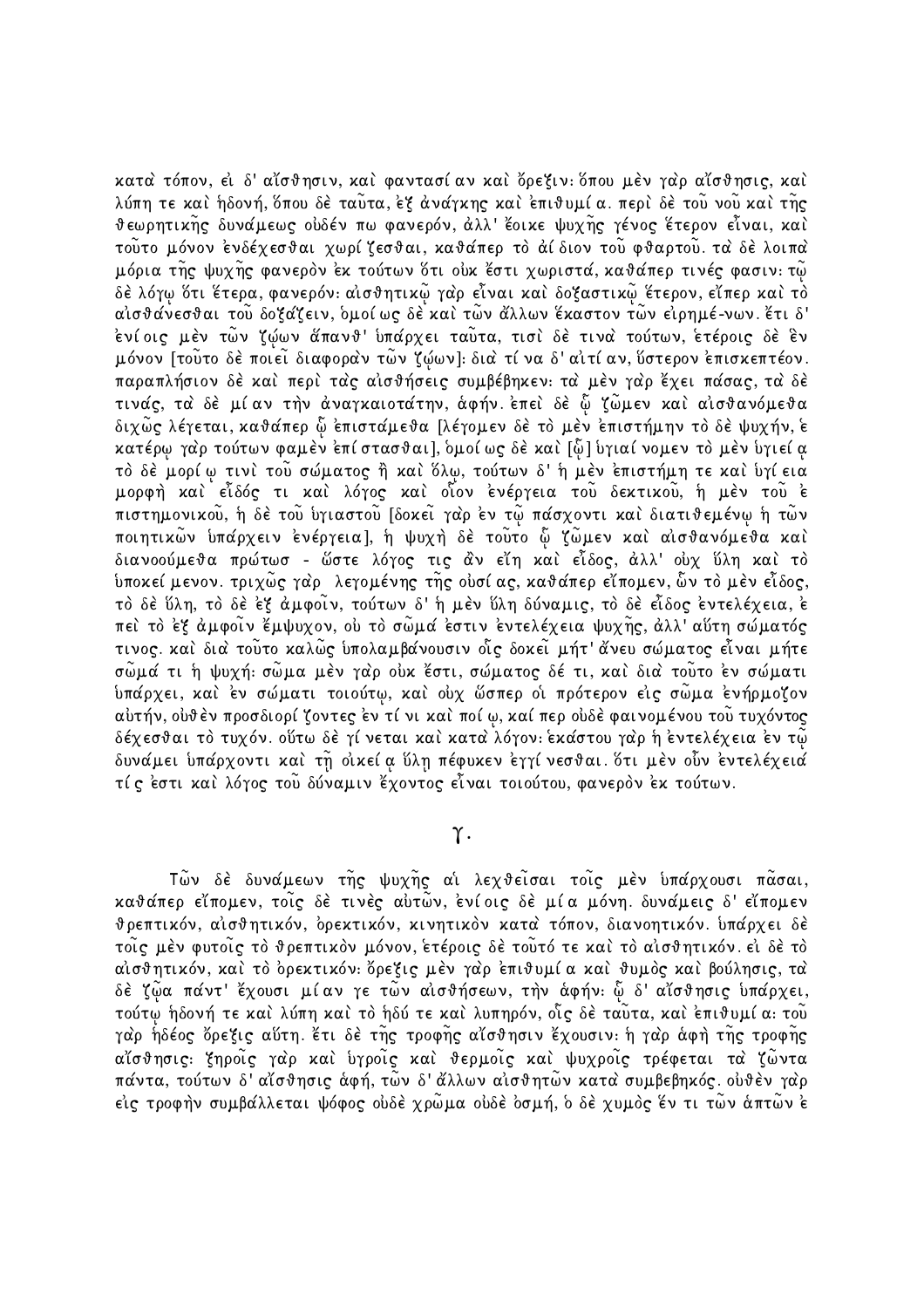στιν. πείνα δέ καὶ δί ψα ἐπιθυμία, καὶ ἡ μέν πείνα ξηροῦ καὶ θερμοῦ, ἡ δὲ δί ψα ύγρου και ψυχρού: δ δε χυμός οίον ήδυσμά τι τούτων εστίν. διασαφητέον δε περι αυτών ύστερον, νὖν δ' επι τοσοὖτον ειρήσθω, δτι τὦν ζώντων τοις έχουσιν άφην και δρεξις υπάρχει, περί δέ φαντασί ας άδηλον, ύστερον δ' επισκεπτέον, ενί οις δέ προς τούτοις υπάρχει και το κατα τόπον κινητικόν, ετέροις δε και το διανοητικόν τε και νούς, οίον άνθρώποις και εί τι τοιούτον έτερον έστιν ή τιμιώτερον. δηλον ούν ότι τον αύτον τρόπον είς άν είη λόγος ψυχης τε και σχήματος: ούτε γαρ εκει σχημα παρα το τρίγωνον έστι και τα εφεξής, ούτ' ενταυθα ψυχη παρα τας ειρημένας. γένοιτο δ' άν και επι των σχημάτων λόγος κοινός, δς εφαρμόσει μεν πάσιν, Ίδιος δ' ούδενός έσται σχήματος. δμοίως δε και επι ταις ειρημέναις ψυχαις. διο γελοίον ζητείν τον κοινον λόγον και επι τούτων και εφ' ετέρων, δς ουδενος έσται των όντων ζδιος λόγος, ούδέ κατα το οικείον και άτομον είδος, αφέντας τον τοιούτον. [παραπλησίως δ' έχει τῷ περι τῶν σχημάτων και τα κατα ψυχήν: ἀει γαρ εν τῷ ε φεζης υπάρχει δυνάμει το πρότερον επί τε των σχημάτων και επι των εμψύχων, οΐον έν τετραγώνω μέν τρί γωνον, έν αισθητικώ δέ το θρεπτικόν.] ὥστε καθ' ἕκαστον ζητητέον, τίς εκάστου ψυχή, οίον τίς φυτού και τίς άνθρώπου ή θηρίου. δια τίνα δ' αιτίαν τώ εφεξής ούτως έχουσι, σκεπτέον. άνευ μέν γαρ του θρεπτικού το αισθητικόν ούκ έστιν: του δ' αισθητικού χωρίζεται το θρεπτικον εν τοις φυτοις. πάλιν δ' άνευ μέν τοῦ ἁπτικοῦ τῶν ἄλλων αἰσθήσεων οὐδεμία ὑπάρχει, ἁφὴ δ' ἄνευ τῶν ἄλλων ὑπάρχει: πολλα γαρ τῶν ζώων οὔτ' ὄψιν οὔτ' ἀκοήν ἔχουσιν οὔτ' ὀσμῆς αΐσθησιν. και των αισθητικων δε τα μεν έχει το κατα τόπον κινητικόν, τα δ' ούκ έχει: τελευταίον δέ καὶ 'έλάχιστα λογισμόν καὶ διάνοιαν: οἷς μέν γαρ ὑπάρχει λογισμός τὦν φθαρτὦν, τούτοις και τα λοιπα πάντα, οις δ'εκεί νων έκαστον, ου πασι λογισμός, άλλα τοις μέν ούδε φαντασία, τα δε ταύτη μόνη ζωσιν. περί δε του θεωρητικού νού έτερος λόγος. ότι μέν ούν ο περί τούτων εκάστου λόγος, ούτος οικειότατος και περι ψυχής, δήλον.

δ.

Αναγκαῖον δὲ τὸν μέλλοντα περὶ τούτων σκέψιν ποιεῖσθαι λαβεῖν ἕκαστον αύτων τί έστιν, είθ' ούτως περί των έχομένων καί περί των άλλων επιζητείν. εί δέ γρή λέγειν τί έκαστον αύτών, οίον τί το νοητικον ή το αισθητικον ή το θρεπτικόν, πρότερον έτι λεκτέον τί το νοείν και τί το αισθάνεσθαι: πρότεραι γάρ είσι των δυνάμεων αί ενέργειαι καί αί πράξεις κατα τον λόγον. εί δ' ούτως, τούτων δ' έτι πρότερα τα άντικεί μενα δει τεθεωρηκέναι, περι εκεί νων πρώτον άν δέοι διορί σαι δια τήν αύτήν αιτίαν, οίον περι τροφής και αισθητού και νοητού. ώστε πρώτον περι τροφής και γεννήσεως λεκτέον: ή γαρ θρεπτική ψυχή και τοις άλλοις υπάρχει, και πρώτη και κοινοτάτη δύναμίς έστι ψυχῆς, καθ' ἣν υπάρχει το ζῆν ἄπασιν. ἡς έστιν έργα γεννῆσαι καὶ τροφῆ χρῆσθαι: φυσικώτατον γαὰ τῶν ἔργων τοἶς ζῶσιν, ὅσα τέλεια και μη πηρώματα ή την γένεσιν αυτομάτην έχει, το ποιησαι έτερον οίον αύτό, ζώον μέν ζώον, φυτόν δέ φυτόν, ίνα του άει και του θείου μετέχωσιν ή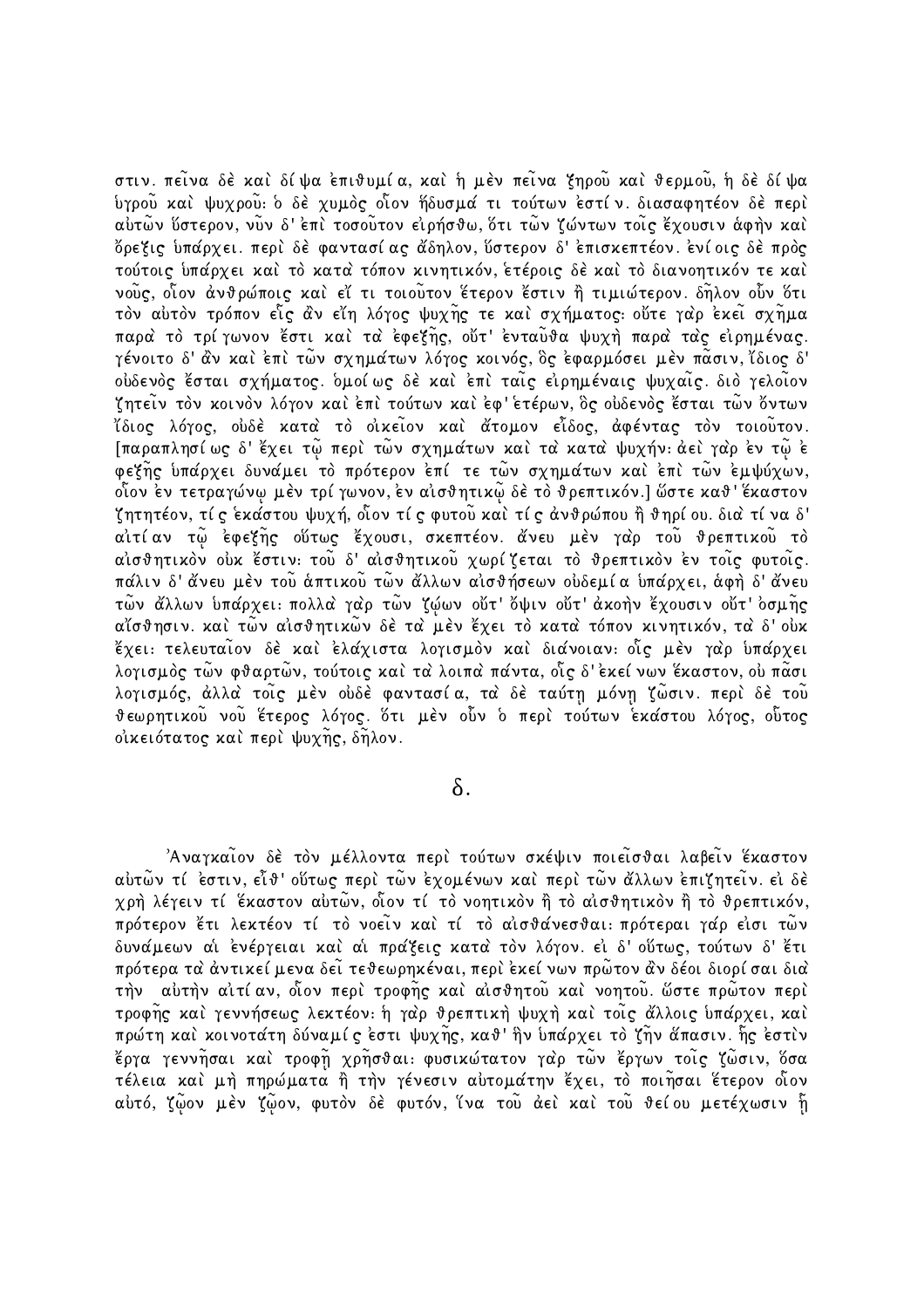δύνανται: πάντα γαρ έκεί νου ορέγεται, και έκεί νου ένεκα πράττει δσα πράττει κατα φύσιν [τὸ δ' οὗ ἕνεκα διττόν, τὸ μèν οὗ, τὸ δè ὧ]. ἐπεὶ οὖν κοινωνεἶν ἀδυνατεἶ τοῦ άει και τοῦ θεί ου τῆ συνεχεί α, δια τὸ μηδεν ενδέχεσθαι τῶν φθαρτῶν ταὐτὸ και εν άριθμω διαμένειν, ή δύναται μετέχειν έκαστον, κοινωνει ταύτη, το μέν μαλλον το δ' ήττον, και διαμένει ούκ αυτο άλλ' οίον αυτό, αριθμώ μεν ουχ έν, είδει δ' έν. έστι δε η ψυχη τοῦ ζῶντος σώματος αιτί α και άρχή. ταῦτα δε πολλαχῶς λέγεται, δμοί ως δ' ή ψυχη κατα τούς διωρισμένους τρόπους τρείς αίτία: και γαρ όθεν ή κίνησις και οὗ ἕνεκα καὶ ὡς ἡ οὐσία τῶν ἐμψύχων σωμάτων ἡ ψυχὴ αἰτία. ὅτι μὲν οὖν ὡς ούσία, δηλον: τὸ γαρ αἴτιον τοῦ εἶναι πἆσιν ἡ οὐσία, τὸ δὲ ζῆν τοῖς ζῶσι τὸ εἶναί 'ε στιν, αίτία δέ και άρχη τούτου η ψυχή. έτι του δυνάμει όντος λόγος η εντελέχεια. φανερόν δ' ώς και ού ένεκεν ή ψυχη αιτία: ώσπερ γαρ ο νούς ένεκα του ποιεί, τον αύτον τρόπον και ή φύσις, και τουτ' έστιν αύτης τέλος τοιούτον δ'εν τοις ζώοις ή ψυχή κατα φύσιν: πάντα γαρ τα φυσικα σώματα της ψυχης ὄργανα, καθάπερ τα των ζώων, ούτω και τα τῶν φυτῶν, ὡς ἕνεκα τῆς ψυχῆς ὄντα: διττῶς δε το οὗ ἕνεκα, τό τε οὗ καὶ τὸ ὧ. ἀλλα μὴν καὶ ὅθεν πρῶτον ἡ κατα τόπον κίνησις, ψυχή: οὐ πᾶσι δ' υπάρχει τοις ζωσιν ή δύναμις αύτη. έστι δε και άλλοί ωσις και αύξησις κατα ψυχήν: ή μέν γαρ αΐσθησις άλλοί ωσίς τις εἶναι δοχεἶ, αισθάνεται δ' οὐθέν δ μή μετέχει ψυχης, όμοίως δέ και περι αυξήσεώς τε και φθίσεως έχει: ουδεν γαρ φθίνει ουδ' αΰζεται φυσικώς μή τρεφόμενον, τρέφεται δ' ούθεν δ μή κοινωνει ζωής. Έμπεδοκλης δ' ου καλώς είρηκε τούτο προστιθείς, την αύζησιν συμβαί νειν τοις φυτοις κάτω μέν συρριζουμένοις δια το την γήν ούτω φέρεσθαι κατα φύσιν, άνω δε δια το [το ] πυρ ώσαύτως. ούτε γαρ το άνω και κάτω καλώς λαμβάνει [ου γαρ ταυτο πασι το άνω και κάτω και τῷ παντί, ἀλλ' ὡς ἡ κεφαλὴ τῶν ζώων, οὕτως αι ϸίζαι τῶν φυτῶν, ει χρὴ τα όργανα λέγειν έτερα και ταυτα τοις έργοις] προς δε τούτοις τί το συνέχον εις τάναντία φερόμενα τὸ πυρ και την γην; διασπασθήσεται γάρ, ει μή τι έσται τὸ κωλύον: ει δ' έσται, τουτ' έστιν ή ψυχή, και το αίτιον του αυξάνεσθαι και τρέφεσθαι. δοκεί δέ τισιν ή τού πυρός φύσις άπλώς αιτία της τροφης και της αυξήσεως είναι: καὶ γαρ αὐτὸ φαίνεται μόνον τῶν σωμάτων [ἢ τῶν στοιχεί ων] τρεφόμενον καὶ αύξόμενον, διὸ καὶ ἐν τοις φυτοις καὶ ἐν τοις ζώοις ὑπολάβοι τις ἀν τουτο είναι τὸ έργαζόμενον. τὸ δὲ συναί τιον μέν πώς ἐστιν, οὐ μὴν ἁπλῶς γε αἴτιον, ἀλλα μᾶλλον ή ψυχή: ή μέν γαρ του πυρός αύξησις εις άπειρον, έως αν ή το καυστόν, των δε φύσει συνισταμένων πάντων έστι πέρας και λόγος μεγέθους τε και αυξήσεως: ταυτα δέ ψυχης, άλλ' ου πυρός, και λόγου μαλλον ή ύλης. επει δ' η αυτη δύναμις της ψυχης θρεπτική και γεννητική, περι τροφης αναγκαιον διωρί σθαι πρώτον: αφορίζεται γαρ πρός τας άλλας δυναμεις τῷ ἔργῳ τούτῳ. δοκεἶ δ' εἶναι ἡ τροφὴ τὸ ἐναντίον τῷ ἐ ναντίω, ού παν δέ παντί, άλλ' όσα των εναντίων μή μόνον γένεσιν εξ άλλήλων έχουσιν άλλα και αύζησιν: γί νεται γαρ πολλα εξ άλλήλων, άλλ' ου πάντα ποσά, οἷον ύγιές έκ κάμνοντος. φαί νεται δ' ούδ' έκεινα τον αύτον τρόπον άλλήλοις είναι τροφή, άλλα το μεν ύδωρ τῷ πυρὶ τροφή, το δε πῦρ οὐ τρέφει το ὕδωρ. ἐν μεν οὖν τοἶς άπλοις σώμασι ταυτ' είναι δοχει μαλιστα το μεν τροφή το δε τρεφόμενον. άπορίαν δ' έχει: φασί γαρ οί μέν το δμοιον τῷ δμοί ψ τρέφεσθαι, καθάπερ και αυξάνεσθαι, τοις δ' ώσπερ είπομεν το μπαλιν δοκει, το εναντίον τω εναντίω, ως απαθούς όντος του δμοίου υπό του δμοίου, την δέ τροφην δείν μεταβάλλειν και πέττεσθαι: η δε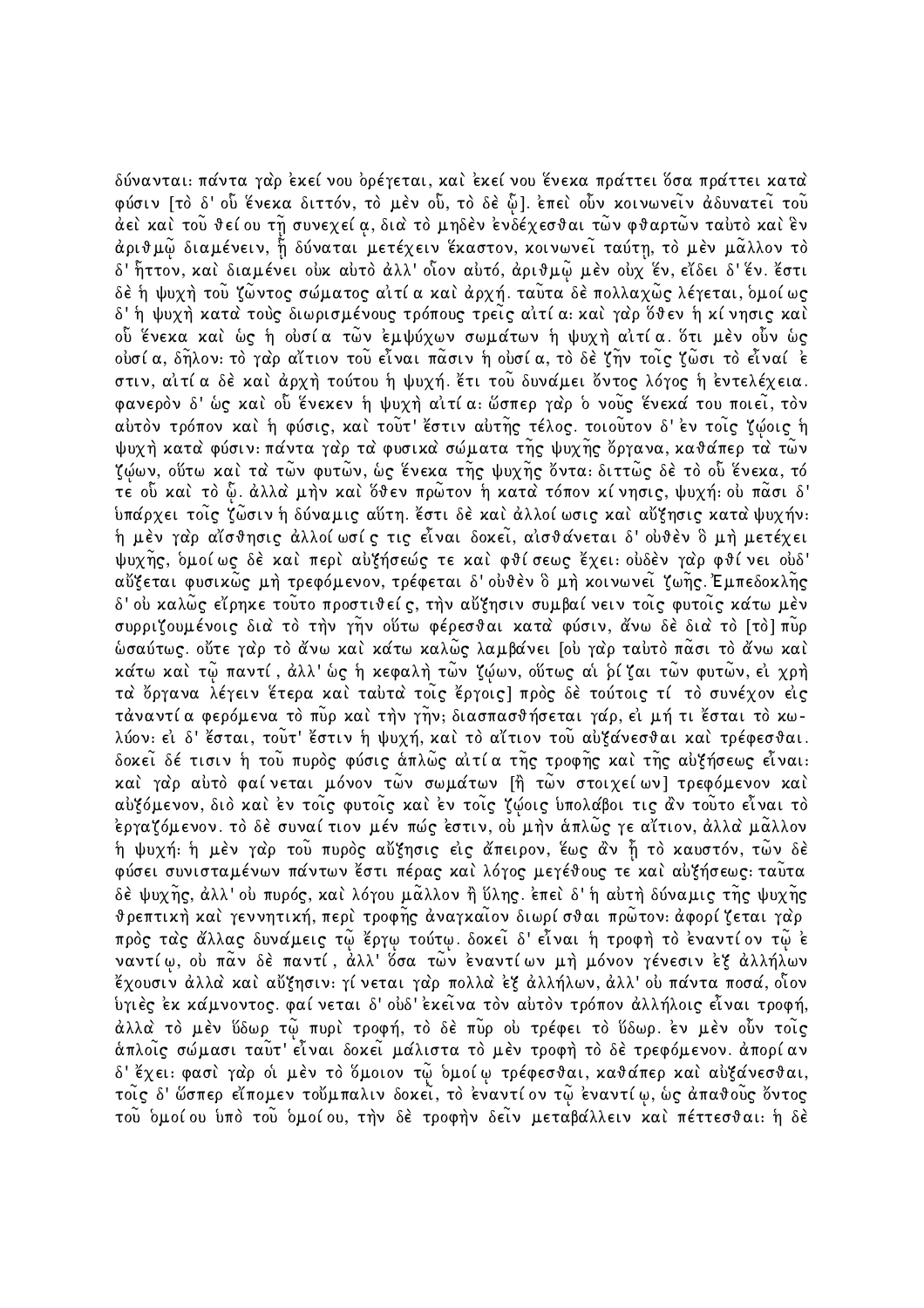μεταβολή πασιν είς το αντικεί μενον ή το μεταξύ. έτι πασχει τι ή τροφή υπο του τρεφομένου, άλλ' ού τούτο ύπο της τροφης, ώσπερ ούδ' ο τέκτων ύπο της ύλης, άλλ' υπ' έκεί νου αύτη: δ δέ τέκτων μεταβάλλει μόνον είς ενέργειαν εξ άργίας. πότερον δ' ε στίν ή τροφή τὸ τελευταἶον προσγινόμενον ἢ τὸ πρῶτον, ἔχει διαφοραν. εἰ δ' ἄμφω, άλλ' ή μεν άπεπτος ή δε πεπεμμένη, άμφοτέρως ἂν ενδέχοιτο την τροφην λέγειν: η μέν γαρ άπεπτος, το εναντίον τῷ εναντίω τρέφεται, ἧ δε πεπεμμένη, το δμοιον τῷ δμοίω. ὥστε φανερὸν ὅτι λέγουσί τινα τρόπον ἀμφότεροι καὶ ὀρθὦς καὶ οὐκ ὀρθὦς. ἐ πεὶ δ' οὐθεν τρέφεται μὴ μετέχον ζωῆς, τὸ ἔμψυχον ἀν εἴη σῶμα τὸ τρεφόμενον, ῇ έμψυχον, ώστε και ή τροφη προς έμψυχόν εστι, και ού κατα συμβεβηκός. έστι δ' έτερον τροφῆ καὶ αὐξητικῷ εἶναι: ῇ μὲν γαρ ποσόν τι τὸ ἔμψυχον, αὐξητικόν, ῇ δὲ τόδε τι και ουσία, τροφή [σώζει γαρ την ουσίαν, και μέχρι τούτου έστιν έως άν τρέφηται], και γενέσεως ποιητικόν, ου του τρεφομένου, άλλ' οίον το τρεφόμενον: ήδη γαρ έστιν αύτοῦ ἡ οὐσί α, γεννῷ δ' οὐθεν αὐτὸ εαυτό, ἀλλα σώζει. ὥσθ' ἡ μεν τοιαύτη της ψυχης άρχη δύναμίς έστιν οΐα σώζειν το έχον αύτην η τοιούτον, η δέ τροφη παρασκευάζει ενεργείν: διὸ στερηθεν τροφης οὐ δύναται εἶναι. Γεπει δ' έστι τρί α, τὸ τρεφόμενον και ώ τρέφεται και το τρέφον, το μεν τρέφον εστιν η πρώτη ψυχή, το δε τρεφόμενον το έχον ταύτην σώμα, ὧ δε τρέφεται, ή τροφή. | επει δε άπο τού τέλους άπαντα προσαγορεύειν δίκαιον, τέλος δέ τὸ γεννῆσαι οἷον αὐτό, εἴη ἀν ἡ πρώτη ψυχή γεννητική οίον αύτό. [επεί δ' έστι τρία, το τρεφόμενον και ω τρέφεται και το τρέφον, τὸ μèν τρέφον 'εστιν ἡ πρώτη ψυχή, τὸ δè τρεφόμενον τὸ έχον ταύτην σωμα, ώ δε τρέφεται, ή τροφή.] έστι δε ώ τρέφει διττόν, ώσπερ και ώ κυβερνα και ή χειρ καὶ τὸ πηδάλιον, τὸ μèν κινοῦν καὶ κινούμενον, τὸ δè κινούμενον μόνον. πασαν δ' άναγκαίον τροφήν δύνασθαι πέττεσθαι, εργάζεται δε τήν πέψιν το θερμόν: διο παν έμψυχον έχει θερμότητα. τύπω μέν οὖν ἡ τροφη τί 'εστιν εἴρηται: διασαφητέον δ' ε στιν ύστερον περι αύτης εν τοις οικεί οις λόγοις.

## $\epsilon$ .

Διωρισμένων δε τούτων λέγωμεν κοινη περι πάσης αισθήσεως. η δ' αίσθησις έν τὧ κινεῖσθαί τε καὶ πάσχειν συμβαίνει, καθάπερ εἴρηται: δοκεῖ γὰρ ἀλλοίωσίς τις είναι. φασί δέ τινες και το δμοιον υπο του δμοί ου πάσχειν. τουτο δε πως δυνατον ή άδύνατον, ειρήκαμεν έν τοις καθόλου λόγοις περι του ποιείν και πάσχειν. έχει δ' άπορίαν δια τί καὶ τῶν αἰσθήσεων αὐτῶν οὐ γίνεται αἴσθησις, καὶ δια τί ἄνευ τῶν <u>ἔζω οὐ ποιοῦσιν αἴσθησιν, ἐνόντος πυρὸς καὶ γῆς καὶ τῶν ἄλλων στοιχεί ων, ὧν ἐ</u> στιν ή αίσθησις καθ' αύτα ή τα συμβεβηκότα τούτοις. δηλον οὖν ότι το αισθητικον ούκ έστιν ενεργεί α, άλλα δυνάμει μόνον, διο ούκ αισθάνεται, καθάπερ το καυστον ου καί εται αύτο καθ' αύτο άνευ του καυστικού: έκαιε γαρ άν εαυτό, και ούθεν εδείτο του εντελεχεία πυρός όντος. επειδή δε το αισθάνεσθαι λέγομεν διχως [τό τε γαρ δυνάμει άκούον και δρών άκούειν και δράν λέγομεν, κάν τύχη καθεύδον, και το ήδη ένεργοῦν], διχῶς ἀν λέγοιτο καὶ ἡ αἴσθησις, ἡ μὲν ὡς δυναμει, ἡ δὲ ὡς ἐνεργεί α. δμοίως δε καὶ τὸ αἰσθητόν, τό τε δυνάμει ὂν καὶ τὸ ἐνεργεί α πρῶτον μεν οὖν ὡς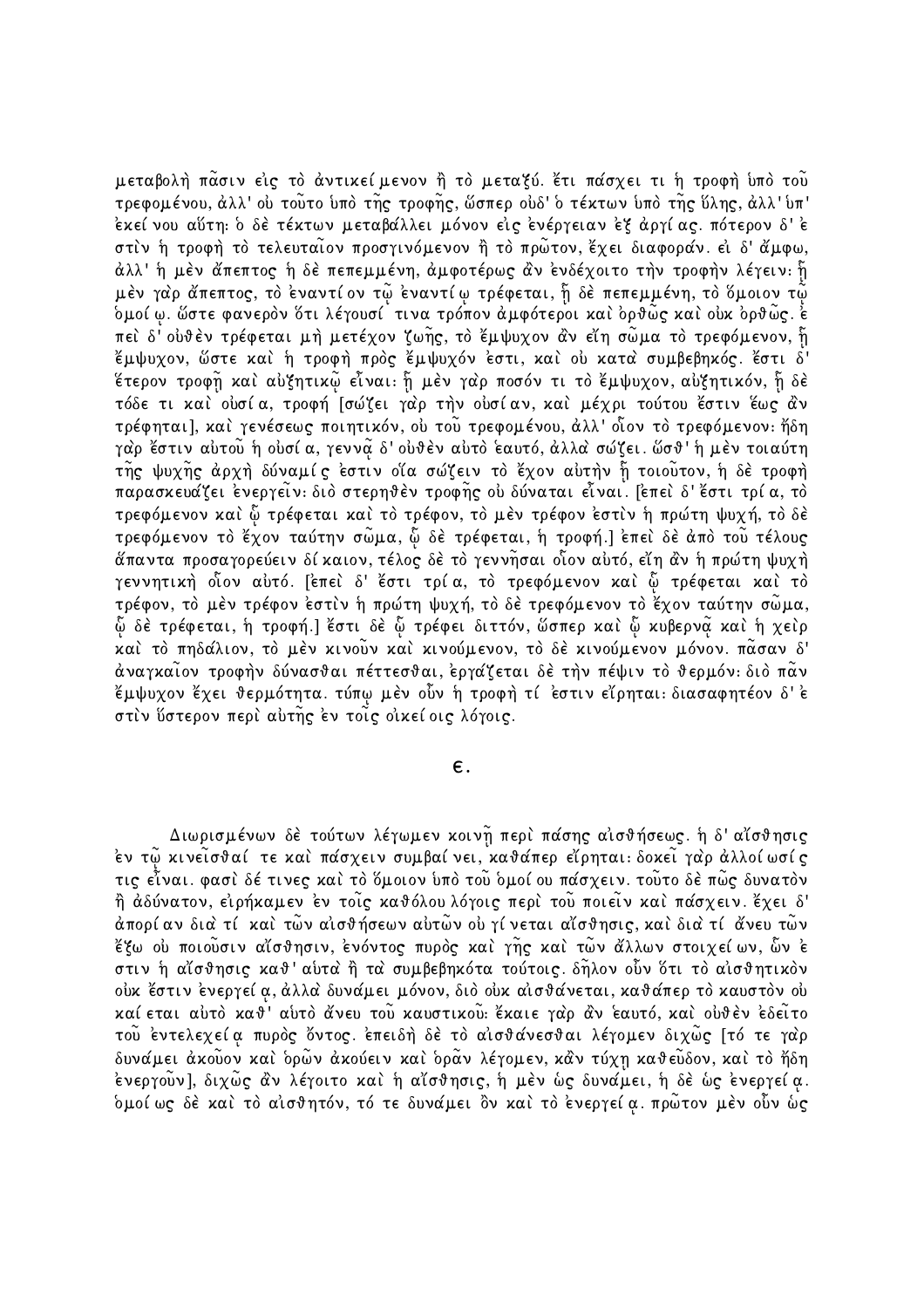του αυτου όντος του πάσχειν και του κινείσθαι και του ενεργείν λέγωμεν: και γαρ έστιν ή κί νησις ενέργειά τις, άτελης μέν-τοι, καθάπερ εν ετέροις είρηται. πάντα δέ πάσχει και κινείται ύπο του ποιητικού και ενεργεί α όντος. διο έστι μεν ώς υπο του δμοί ου πάσχει, έστι δε ώς υπό του άνομοί ου, καθάπερ είπομεν: πάσχει μεν γαρ το άνόμοιον, πεπονθός δ' δμοιόν 'εστιν. διαιρετέον δε και περι δυνάμεως και ε ντελεχείας: νύν γαρ άπλώς ελέγομεν περί αύτών. έστι μεν γαρ ούτως επιστήμόν τι ώς ἂν εἴποιμεν ἄνθρωπον 'επιστήμονα ὅτι ὁ ἄνθρωπος τῶν 'επιστημόνων καὶ 'ε γόντων επιστήμην: έστι δ' ώς ήδη λέγομεν επιστήμονα τον έχοντα την γραμματικήν: εκάτερος δε τούτων ού τον αύτον τρόπον δυνατός εστιν, άλλ' ο μεν ότι τὸ γένος τοιοῦτον καὶ ἡ ὕλη, ὁ δ' ὅτι βουληθεὶς δυνατὸς θεωρεἶν, ἀν μή τι κωλύση τῶν ἔζωθεν: ὁ δ' ἤδη θεωρῶν, εντελεχεία ὢν καὶ κυρίως επιστάμενος τόδε τὸ Α. άμφότεροι μέν ούν οι πρώτοι, κατα δύναμιν επιστήμονες [όντες, ενεργεί α γί νονται ε πιστήμονες, άλλ' ο μέν δια μαθήσεως άλλοιωθείς και πολλάκις έξ εναντίας μεταβαλων έξεως, ο δ' έκ του έχειν την αριθμητικην ή την γραμματικήν, μη έ νεργείν δέ, είς το ενεργείν, άλλον τρόπον. ούκ έστι δ' άπλοῦν ούδε το πάσχειν, άλλα το μεν φθορά τις ύπο του εναντίου, το δε σωτηρία μαλλον ύπο του εντελεχεία όντος του δυνάμει όντος και όμοί ου ούτως ως δύναμις έχει προς εντελέχειαν: θεωρούν γαρ γίνεται τὸ ἔχον τὴν ἐπιστήμην, ὅπερ ἢ οὐκ ἔστιν ἀλλοιοῦσθαι [εἰς αὑτὸ γαρ ἡ 'ε πίδοσις και είς εντελέχειαν] ή έτερον γένος άλλοιώσεως. διο ού καλώς έχει λέγειν τό φρονούν, δταν φρονη, άλλοιούσθαι, ώσπερ ούδε τον οικοδόμον δταν οικοδομη. το μέν οὖν εις εντελέχειαν άγειν εκ δυνάμει ὄντος [κατα] το νοοῦν και φρονοῦν οὐ διδασκαλί αν άλλ ' έτέραν ' επωνυμί αν ' έχειν δί καιον: το δ' 'εκ δυνάμει ' όντος μανθάνον και λαμβάνον επιστήμην υπο του εντελεχεία όντος και διδασκαλικού ήτοι ουδε πάσχειν φατέον, [ώσπερ είρηται,] ή δύο τρόπους είναι άλλοιώσεως, τήν τε επι τας στερητικάς διαθέσεις μεταβολήν και τήν επι τας έξεις και τήν φύσιν. του δ' αισθητικού ή μέν πρώτη μεταβολή γί νεται ύπο του γεννώντος, όταν δε γεννηθη, έχει ήδη, ὥσπερ 'επιστήμην, καὶ τὸ αισθάνεσθαι. τὸ κατ' 'ενέργειαν δὲ δμοί ως λέγεται τῷ θεωρείν: διαφέρει δέ, ότι του μεν τα ποιητικα της ενεργεί ας έξωθεν, το δρατον και το άκουστόν, δμοί ως δε και τα λοιπα των αισθητων. αίτιον δ' ότι των καθ' έκαστον η κατ' ένέργειαν αίσθησις, η δ' επιστήμη των καθόλου: ταύτα δ' έν αύτη πώς έστι τη ψυχη. διο νοησαι μέν επ' αύτώ, δπόταν βούληται, αισθάνεσθαι δ' ούκ επ' αύτώ: άναγκαίον γαρ υπάρχειν το αισθητόν. δμοίως δε τούτο έχει κάν ταις επιστήμαις ταις των αίσθητων, και δια την αύτην αίτί αν, ότι τα αίσθητα των καθ' έκαστα και τῶν ἔξωθεν. ἀλλα περὶ μεν τούτων διασαφῆσαι καιρὸς γένοιτ' ἀν καὶ εἰσαῦθις: νῦν δέ διωρίσθω τοσούτον, ότι ούχ άπλοῦ ὄντος τοῦ δυνάμει λεγομένου, ἀλλα τοῦ μέν ώσπερ ἀν εἴποιμεν τὸν παἶδα δύνασθαι στρατηγεἶν, τοῦ δὲ ὡς τὸν ἐν ἡλικί α ὄντα, ούτως έχει το αίσθητικόν. επεί δ' άνώνυμος αύτων ή διαφορά, διώρισται δε περί αύτῶν ὅτι ἕτερα καὶ πῶς ἕτερα, χρῆσθαι ἀναγκαῖον τῷ πασχειν καὶ ἀλλοιοῦσθαι ὡς κυρί οις ονόμασιν. το δ' αισθητικον δυνάμει εστιν οίον το αισθητον ήδη εντελεχεία, καθάπερ εἴρηται πάσγει μέν οὖν οὐγ ὅμοιον ὄν, πεπονθὸς δ' ὡμοί ωται καὶ ἔστιν οίον εκείνο.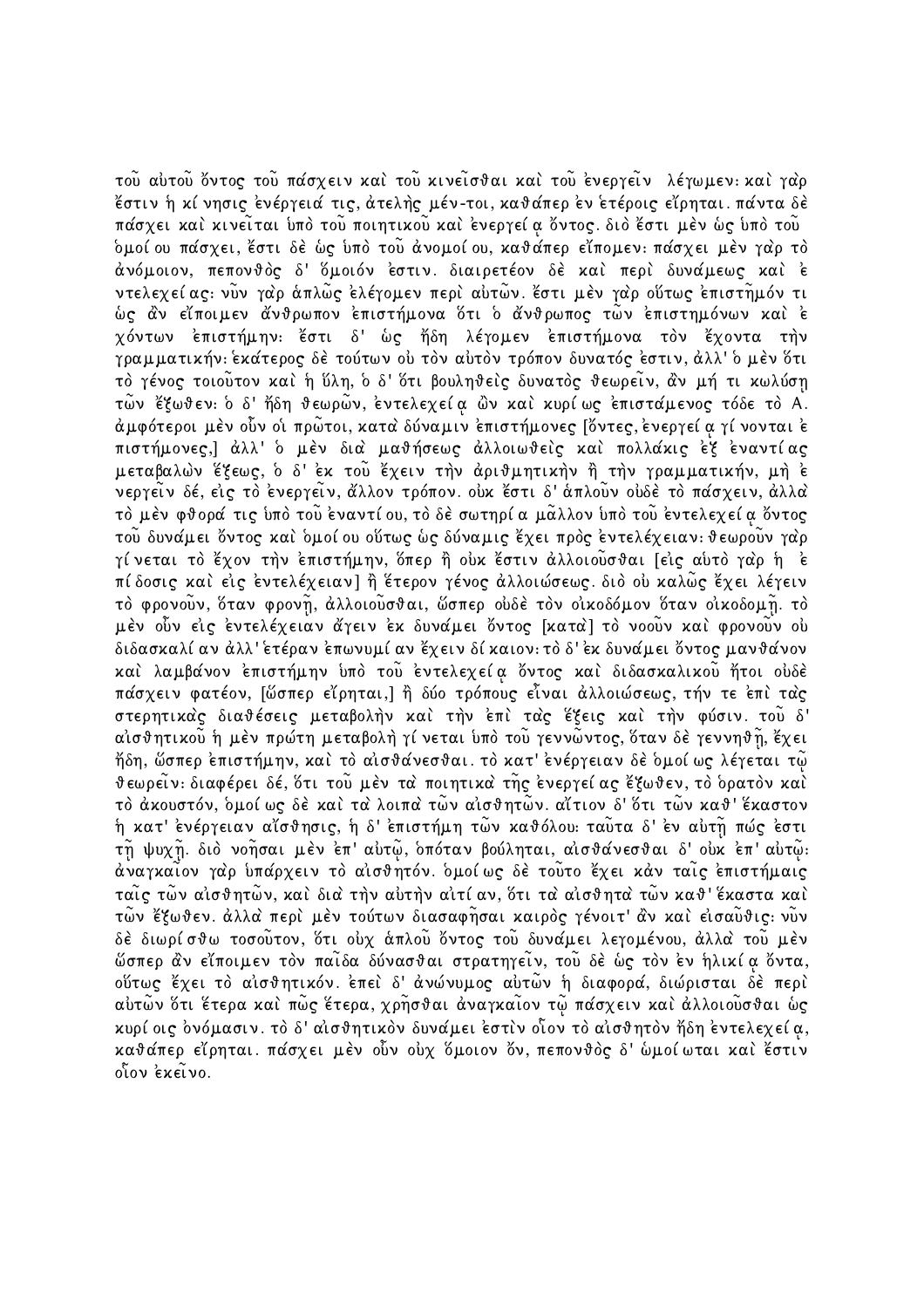Λεκτέον δὲ καθ' Έκαστην αἴσθησιν περὶ τῶν αἰσθητῶν πρῶτον. λέγεται δὲ τὸ αίσθητόν τριχώς, ὧν δύο μέν καθ' αύτα φαμεν αισθανεσθαι, τό δέ έν κατα συμβεβηκός. τών δέ δυοίν το μέν Ίδιόν έστιν εκάστης αισθήσεως, το δέ κοινον πασών. λέγω δ' Ίδιον μέν δ μη ενδέχεται ετέρα αισθήσει αισθάνεσθαι, και περί δ μη ενδέχεται άπατηθηναι, οΐον όψις χρώματος και άκοη ψόφου και γεύσις χυμού, η δ' άφη πλεί ους [μέν] ἔχει διαφοράς, άλλ' εκάστη γε κρί νει περι τούτων, και ούκ άπαταται ότι χρώμα ουδ' ότι ψόφος, άλλα τί το κεχρωσμένον ή που, ή τί το ψοφουν ή που. τα μέν ούν τοιαυτα λέγεται Ίδια έκαστης, κοινα δε κί νησις, ήρεμία, άριθμός, σχῆμα, μέγεθος: τα γαρ τοιαύτα ουδεμιάς εστιν Ίδια, άλλα κοινα πάσαις: και γαρ άφη κίνησίς τίς έστιν αισθητή και όψει κατα συμβεβηκος δε λέγεται αισθητόν, οίον εί το λευκόν είη Διάρους υίός: κατα συμβεβηκός γαρ τούτου αισθάνεται, ότι τώ λευκώ συμβέβηκε τούτο, ού αισθανεται: διο και ούδεν πασχει ή τοιούτον υπο του αισθητού. τών δέ καθ' αυτα αισθητών τα ίδια κυρί ως εστιν αισθητά, και προς α η ούσία πέφυκεν εκάστης αισθήσεως.

### $\eta$ .

Οΰ μέν οὖν έστιν ή ὄψις, τοῦτ' έστιν δρατόν, δρατον δ' έστι χρώμά τε και δ λόγω μέν έστιν ειπείν, άνώνυμον δε τυγχανει όν: δηλον δε έσται δ λέγομεν προελθούσι. τὸ γαρ δρατόν έστι χρώμα, τούτο δ' έστι τὸ έπι του καθ' αυτὸ δρατου: καθ' αυτό δε ου τῷ λόγψ, ἀλλ' ὅτι 'εν εαυτῷ έχει τὸ αἴτιον τοῦ εἶναι δρατόν. πᾶν δε χρώμα κινητικόν έστι του κατ' ένέργειαν διαφανους, και τουτ' έστιν αυτου ή φύσις: διόπερ ούχ δρατον άνευ φωτός, άλλα παν το εκαστου χρωμα εν φωτι δραται. διο περι φωτός πρώτον λεκτέον τί 'εστιν. έστι δή τι διαφανές. διαφανές δε λέγω δ έστι μεν δρατόν, ου καθ' αυτό δέ δρατόν ως άπλως ειπείν, άλλα δι' άλλότριον χρώμα. τοιούτον δέ έστιν άηρ και ύδωρ και πολλα τῶν στερεῶν: οὐ γαρ ῇ ὕδωρ οὐδ' ῇ ἀηρ διαφανές, άλλ' δτι έστι τις φύσις ενυπάρχουσα ή αύτη εν τούτοις άμφοτέροις και εν τῷ ἀιδί ψ τῷ ἄνω σώματι. φῶς δέ 'εστιν ἡ τούτου 'ενέργεια, τοῦ διαφανοῦς ῇ διαφανές. δυνάμει δέ, εν ὧ τοῦτ' εστί, και τὸ σκότος. τὸ δε φῶς οἱον χρῶμα εστι τοῦ διαφανοῦς, ὅταν ἦ έντελεχεία διαφανές υπό πυρός ἢ τοιούτου οἷον τὸ ἄνω σῶμα: καὶ γαρ τούτω τι υπάρχει εν και ταυτόν. τί μεν ούν το διαφανες και τί το φως, είρηται, ότι ούτε πυρ οὔθ' δλως σῶμα οὐδ' ἀπορροὴ σώματος οὐδενός [εἴη γαρ ἀν σῶμα τι και οὕτως], ἀλλα πυρός ή τοιούτου τινός παρουσία έν τώ διαφανεί: ούτε γαρ δύο σώματα άμα δυνατόν ἐν τῷ αὐτῷ εἶναι, δοχεῖ τε τὸ φῶς ἐναντίον εἶναι τῷ σχότει: ἔστι δὲ τὸ σχότος στέρησις της τοιαύτης έξεως έκ διαφανούς, ώστε δηλον ότι και ή τούτου παρουσία το φως εστιν. και ούκ ορθως Έμπεδοκλης, ούδ' εί τις άλλος ούτως είρηκεν, ως φερομένου του φωτός και γιγνομένου ποτέ μεταξύ της γης και του περιέχοντος, ήμας δε λανθανοντος: τούτο γαρ εστι και παρα την του λόγου εναργειαν και παρα τα φαινόμενα: εν μικρώ μεν γαρ διαστήματι λάθοι άν, άπ' άνατολης δ' επι δυσμας τό λανθάνειν μέγα λίαν το αΐτημα. έστι δέ χρώματος μέν δεκτικόν το άχρουν,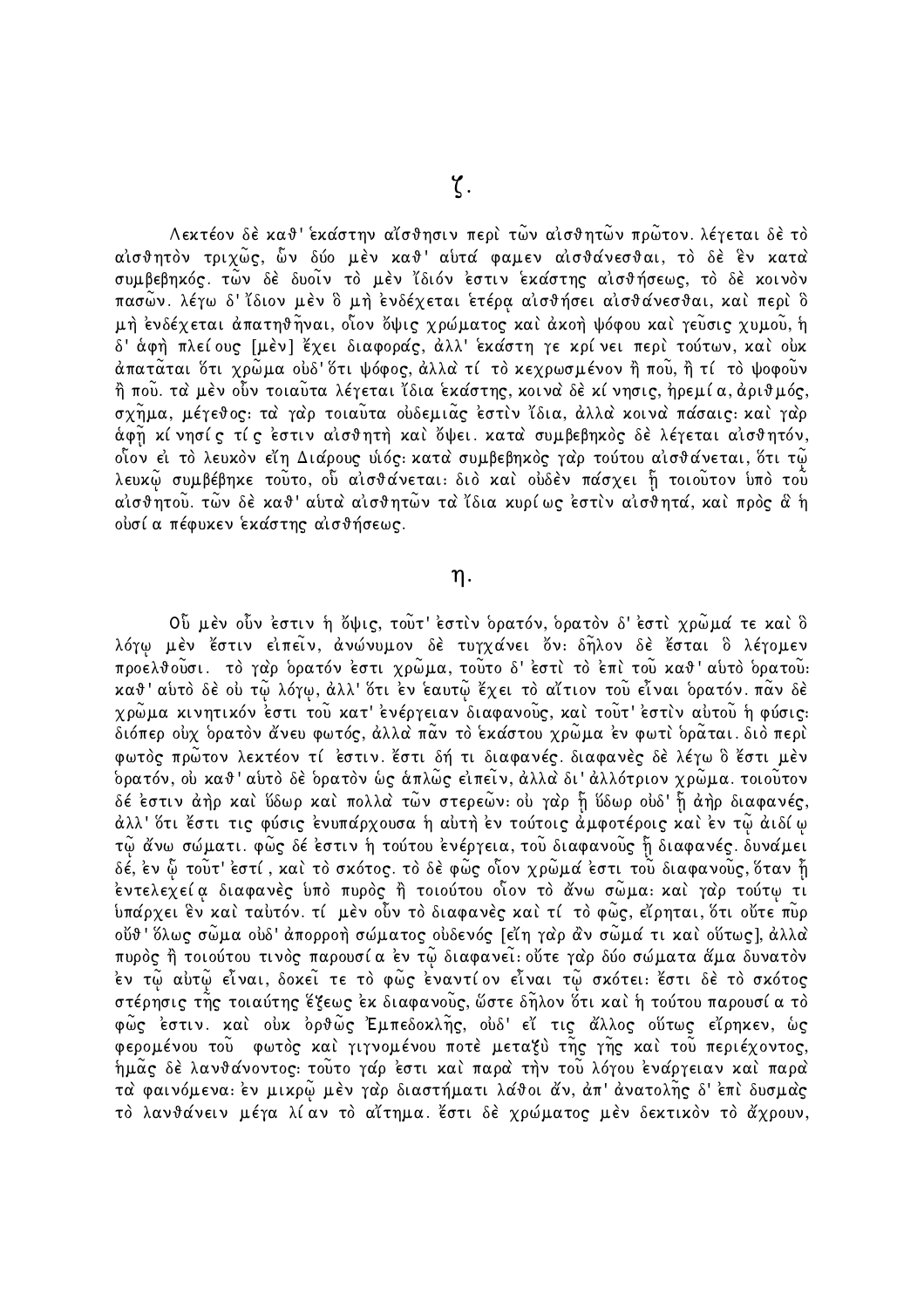ψόφου δέ τὸ ἄψοφον. ἄχρουν δ' έστι τὸ διαφανές και τὸ ἀόρατον ἢ τὸ μόλις δρώμενον, οἷον δοκεἶ τὸ σκοτεινόν, τοιοῦτον δὲ τὸ διαφανὲς μέν, ἀλλ' οὐχ ὅταν ἦ ἐ ντελεχεία διαφανές, άλλ' δταν δυνάμει: ή γαρ αύτη φύσις δτε μεν σκότος δτε δε φώς 'εστιν. ού πάντα δε δρατα' εν φωτί 'εστιν, άλλα' μόνον εκάστου το οίκειον χρώμα: ένια γαρ εν μεν τῷ φωτὶ οὐχ δρᾶται, εν δε τῷ σκότει ποιεἶ αἴσθησιν, οἶον τα πυρώδη φαινόμενα και λάμποντα [άνώνυμα δ' εστι ταυτα ενι ονόματι], οίον μύκης, κρέας, κεφαλαί ίχθύων και λεπίδες και οφθαλμοί: άλλ' ουδενός δράται τούτων το οικείον χρώμα. δι' ήν μέν οὖν αιτί αν ταῦτα δρᾶται, ἄλλος λόγος: νῦν δ' ἐπι τοσοῦτον φανερόν έστιν, ότι τὸ μεν εν φωτὶ δρώμενον χρῶμα [διὸ καὶ οὐχ δρᾶται ἄνευ φωτός: τούτο γαρ ήν αύτώ το χρώματι είναι, το κινητικώ είναι του κατ' ενέργειαν διαφανούς], η δ' εντελέχεια του διαφανούς φως εστιν. σημείον δε τούτου φανερόν: ε αν γάρ τις θη το έχον χρώμα επ' αύτην την όψιν, ούκ όψεται: άλλα το μεν χρώμα κινεί το διαφανές, οίον τον άέρα, υπο τούτου δε συνεχούς όντος κινείται το αίσθητήριον. ού γαρ καλώς τούτο λέγει Δημόκριτος, οιόμενος, ει γένοιτο κενόν το μεταξύ, δρασθαι άν άκριβως και εί μύρμηξ εν τω ουρανω είη: τουτο γαρ άδύνατόν ε στιν. πάσχοντος γάρ τι τοῦ αἰσθητικοῦ γίνεται τὸ ὁραν: ὑπ' αὐτοῦ μὲν οὖν τοῦ δρωμένου χρώματος άδύνατον: λεί πεται δη υπο τοῦ μεταξύ, ὥστ' ἀναγκαἶόν τι εἶναι μεταξύ: κενού δε γενομένου ούχ ότι άκριβώς, άλλ' όλως ούθεν οφθήσεται. δι' ην μεν οὖν αιτίαν τὸ χρῶμα ἀναγκαῖον ἐν φωτὶ ὁρᾶσθαι, εἴρηται. πῦρ δὲ ἐν ἀμφοῖν ὁρᾶται, καί έν σκότει καί έν φωτί, καί τούτο έξ άνάγκης: το γαρ διαφανές ύπο τούτου γί νεται διαφανές. δ δ' αύτδς λόγος και περι ψόφου και δσμής εστιν: ούθεν γαρ αυτών άπτόμενον του αίσθητηρί ου ποιεί την αΐσθησιν, άλλ' υπό μεν όσμης και ψόφου το μεταξύ κινείται, ύπό δέ τούτου των αίσθητηρίων εκάτερον: δταν δ' έπ' αύτό τις έ πιθῆ τὸ αισθητήριον τὸ ψοφοῦν ἢ τὸ ὄζον, οὐδεμί αν αἴσθησιν ποιήσει. περὶ δὲ ἁφῆς και γεύσεως έχει μεν δμοίως, ου φαί νεται δέ: δι' ην δ' αιτί αν, ύστερον έσται δηλον. τὸ δὲ μεταξύ ψόφων μὲν ἀήρ, ὀσμής δ' ἀνώνυμον: κοινὸν γάρ τι πάθος ἐπ' ἀέρος καὶ Όδατος έστιν, ώσπερ το διαφανές χρώματι, ούτω τω έχοντι οσμήν δ εν αμφοτέροις υπάρχει τούτοις: φαί νεται γαρ και τα ένυδρα τῶν ζώων έχειν αἴσθησιν ὀσμῆς. ἀλλ' δ μεν άνθρωπος, και των πεζων δσα άναπνει, άδυνατει οσμασθαι μη άναπνέοντα. η δ' αίτί α και περι τούτων ύστερον λεχθήσεται.

 $\vartheta$ .

Νὖν δὲ πρῶτον περὶ ψόφου καὶ ἀκοῆς διορίσωμεν. ἔστι δὲ διττὸς ὁ ψόφος: ὁ μέν γαρ ενέργεια τις, ο δε δύναμις: τα μέν γαρ ού φαμεν έχειν ψόφον, οίον σπόγγον, έρια, τα δ' έχειν, οἷον χαλκον και δσα στερεα και λεία, δτι δύναται ψοφησαι [τοῦτο δ' εστιν αύτου μεταξύ και της άκοης εμποιήσαι ψόφον ενεργεί α]: γίνεται δ' ο κατ' ε νέργειαν ψόφος άεί τινος πρός τι και έν τινι: πληγή γάρ εστιν ή ποιούσα. διο και άδύνατον ενός όντος γενέσθαι ψόφον: έτερον γαρ το τύπτον και το τυπτόμενον: ώστε τὸ ψοφοῦν πρός τι ψοφεἶ: πληγὴ δ' οὐ γίνεται άνευ φορᾶς. ὥσπερ δ' εἴπομεν, οὐ τῶν τυχόντων πληγή ὁ ψόφος: οὐθένα γαρ ποιεἶ ψόφον ἔρια ἀν πληγῆ, ἀλλα χαλκὸς και όσα λεία και κοίλα: ο μεν χαλκος ότι λείος, τα δε κοίλα τη ανακλάσει πολλας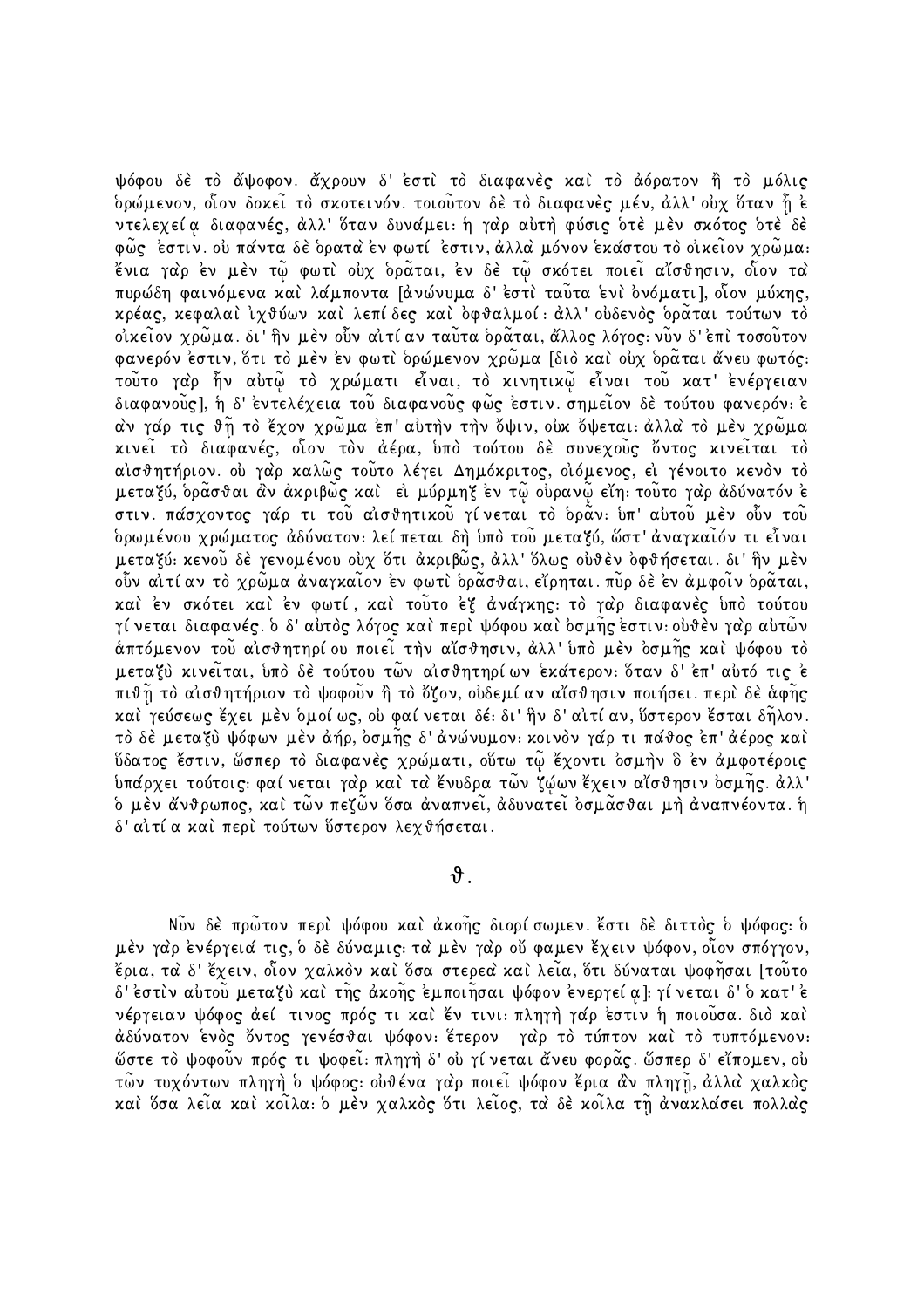ποιεί πληγας μετα την πρώτην, άδυνατούντος εξελθείν του κινηθέντος. έτι ακούεται έν άέρι, κάν ὕδατι, άλλ' ἧττον, οὐκ ἔστι δὲ ψόφου κύριος ὁ ἀὴρ οὐδὲ τὸ ὕδωρ, ἀλλα δει στερεών πληγήν γενέσθαι πρός άλληλα καί πρός τόν άέρα τουτο δέ γί νεται όταν υπομένη πληγείς ο άηρ και μη διαχυθη. διο εαν ταχέως και σφοδρώς πληγη, ψοφεί: δεί γαρ φθάσαι την κίνησιν του ραπίζοντος την θρύψιν του άέρος, ώσπερ άν εί σωρόν ή δρμαθόν ψαμμου τύπτοι τις φερόμενον ταχύ. ήχω δέ γίνεται δταν, άέρος ε νός γενομένου δια το άγγείον το διορίσαν και κωλύσαν θρυφθηναι, πάλιν ο άηρ άπωσθη̃, ὥσπερ σφαϊρα. ἔοικε δ' ἀεὶ γί νεσθαι ἠχώ, ἀλλ' οὐ σαφής, ἐπεὶ συμβαί νει γε έπὶ τοῦ ψόφου καθάπερ καὶ ἐπὶ τοῦ φωτός: καὶ γαρ τὸ φῶς ἀεὶ ἀνακλᾶται [οὐδὲ γαρ άν εγίνετο πάντη φώς, άλλα σκότος έξω του ηλιουμένου], άλλ' ούχ ούτως άνακλαται ώσπερ άφ' ύδατος ή χαλκού ή καί τινος άλλου τών λεί ων, ώστε σκιαν ποιείν, ή το φώς δρί ζομεν. τὸ δὲ κενὸν ὀρθώς λέγεται κύριον τοῦ ἀκούειν. δοκεῖ γαρ εἶναι κενὸν δ άήρ, οὗτος δ' ἐστὶν ὁ ποιῶν ἀκούειν, ὅταν κινηθῆ συνεχὴς καὶ εἶς. ἀλλα δια τὸ ψαθυρὸς εἶναι οὐ γεγωνει, ἀν μὴ λειον ἦ τὸ πληγέν. τότε δὲ είς γίνεται άμα δια τὸ έπί πεδον: ἓν γαρ τὸ τοῦ λεί ου ἐπί πεδον. ψοφητικὸν μὲν οὖν τὸ κινητικὸν ἑνὸς ἀέρος συνεχεία μέχρις άκοης άκοη δε συμφυης [έστιν] άήρ: δια δε το εν άέρι είναι, κινουμένου του έξω ο είσω κινειται. διόπερ ού πάντη το ζωον ακούει, ούδε πάντη διέρχεται ο άήρ: ού γαρ πάντη έχει άέρα «το κινησόμενον μέρος και έμψυχον». αύτος μέν δη άψοφον δ άηρ δια το εύθρυπτον: όταν δε κωλυθη θρύπτεσθαι, η τούτου κίνησις ψόφος ο δ'εν τοις ώσιν εγκατωκοδόμηται προς το άκίνητος είναι, όπως άκριβώς αισθάνηται πάσας τας διαφορας της κινήσεως. δια ταύτα δε και εν ύδατι άκούομεν, ότι ούκ εισέρχεται πρός αυτόν τον συμφυη άέρα: άλλ' ουδ' εις το ούς, δια τας έλικας. δταν δε τούτο συμβη, ούκ ακούει: ούδ' αν η μηνιγζ καμη, ώσπερ το επι τη κόρη δέρμα [όταν κάμη]. άλλ' ου σημείον του άκούειν ή μη το ήχειν το ούς ώσπερ το κέρας: άει γαρ οικεί αν τινα κί νησιν ο αήρ κινειται ο εν τοις ωσίν, άλλ' ο ψόφος άλλότριος και ουκ ίδιος και δια τουτό φασιν άκούειν τω κενω και ήχουντι, δτι άκούομεν τῷ ἔχοντι ὡρισμένον τὸν ἀέρα πότερον δὲ ψοφεῖ τὸ τυπτόμενον ἢ τὸ τύπτον; ἢ καὶ ἄμφω, τρόπον δ' ἕτερον; ἔστι γαρ ὁ ψόφος κίνησις τοῦ δυναμένου κινείσθαι τον τρόπον τούτον δνπερ τα άφαλλόμενα άπο των λεί ων, δταν τις κρούση. ού δη παν, ώσπερ εἴρηται, ψοφεἶ τυπτόμενον καὶ τύπτον, οἶον ἐαν παταξη βελόνη βελόνην, άλλα δεἶ τὸ τυπτόμενον δμαλὸν εἶναι, ὥστε τὸν ἀέρα ἀθροῦν ἀφαλλεσθαι καί σεί εσθαι. αί δέ διαφοραί των ψοφούντων έν τω κατ' ενέργειαν ψόφω δηλούνται: ώσπερ γαρ άνευ φωτος ούχ δραται τα χρώματα, ούτως ούδ' άνευ ψόφου το όζυ και το βαρύ. ταῦτα δὲ λέγεται κατα μεταφοραν ἀπὸ τῶν ἁπτῶν: τὸ μὲν γαρ ὀζὺ κινεἶ τὴν αΐσθησιν έν ολίγω χρόνω επι πολύ, το δε βαρύ έν πολλώ επ' ολίγον. ού δη ταχύ το όζύ, τὸ δὲ βαρὺ βραδύ, ἀλλα γίνεται τοῦ μὲν δια τὸ τάχος ἡ κίνησις τοιαύτη, τοῦ δὲ δια βραδυτήτα, και έοικεν αναλογον έχειν τω περι την άφην οξει και αμβλει: το μεν γαρ όζυ οἷον κεντεἶ, τὸ δ' ἀμβλυ οἷον ὡθεἶ, δια τὸ κινεἶν τὸ μὲν ἐν ὀλίγῳ τὸ δὲ ἐν πολλώ, ώστε συμβαίνει το μεν ταχύ το δε βραδύ είναι περί μεν ούν ψόφου ταύτη διωρί σθω. η δέ φωνη ψόφος τίς εστιν εμψύχου: τῶν γαρ αψύχων οὐθεν φωνεῖ, ἀλλα καθ' δμοιότητα λέγεται φωνείν, οίον αύλος και λύρα και δσα άλλα των αψύχων άπότασιν έχει και μέλος και διάλεκτον. έοικε γάρ, ότι και ή φωνη ταυτ' έχει. πολλα δὲ τῶν ζώων οὐκ ἔχουσι φωνήν, οἶον τα τε ἄναιμα καὶ τῶν ἐναίμων ἰχθύες [καὶ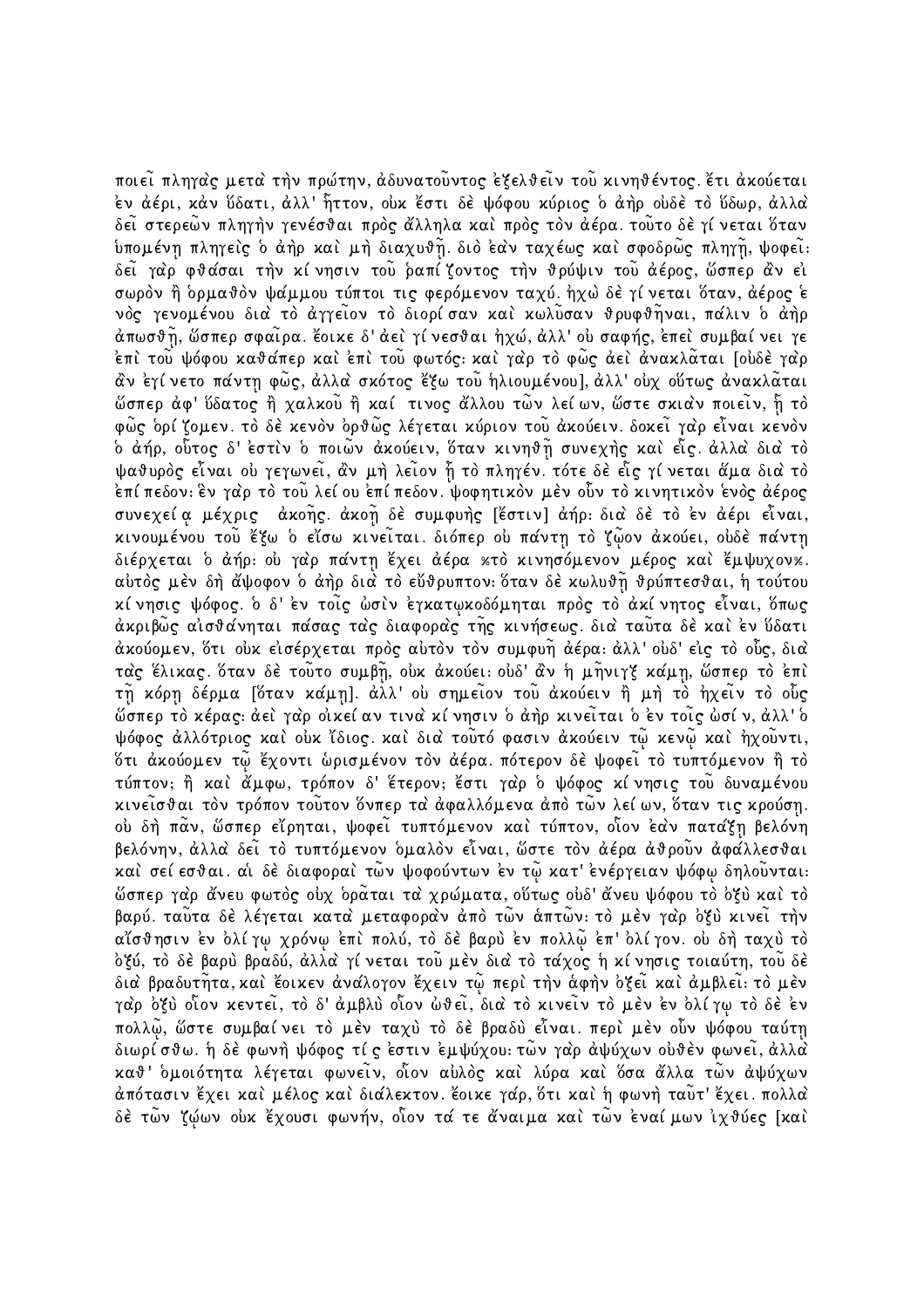τούτ' εύλόγως, είπερ άέρος κίνησίς τίς έστιν ο ψόφος], άλλ' οι λεγόμενοι φωνείν, οΐον [οί] έν τῷ Ἀχελώω, ψοφοῦσι τοἶς βραγχίοις ἤ τινι ετέρω τοιούτω, φωνη δ' εστὶ ζώου ψόφος ού τώ τυχόντι μορίω. άλλ'επεί παν ψοφεί τύπτοντός τινος καί τι και έν τινι, τούτο δ' έστιν άήρ, ευλόγως άν φωνοίη ταύτα μόνα όσα δέχεται τον άέρα τω γαρ ήδη αναπνεομένω καταχρηται η φύσις επι δύο έργα - καθάπερ τη γλώττη επί τε τήν γεύσιν και τήν διάλεκτον, ὧν ή μεν γεύσις άναγκαιον [διο και πλεί οσιν υπάρχει], η δ' ερμηνεί α ένεκα του εύ, ούτω και τω πνεύματι πρός τε την θερμότητα την εντός ως αναγκαίον [όν] [το δ' αίτιον εν ετέροις ειρήσεται] και προς την φωνην δπως υπάρχη το εύ. όργανον δε τη αναπνοη δ φάρυγζ: ού δ' ένεκα το μόριόν έστι τούτο, πνεύμων: τούτω γαρ τώ μορίω πλέον έχει το θερμον τα πεζα τών άλλων. δείται δε της άναπνοης και ο περι την καρδίαν τόπος πρώτος διο άναγκαιον είσω άναπνεόμενον είσιέναι τον άέρα. ὥστε ή πληγή του άναπνεομένου άέρος υπο της εν τούτοις τοις μορί οις ψυχης πρός την καλουμένην άρτηρί αν φωνή εστιν [ού γαρ πας ζώου ψόφος φωνή, καθάπερ είπομεν - έστι γαρ και τη γλώττη ψοφείν και ως οί βήττοντες - άλλα δει έμψυχόν τε είναι το τύπτον και μετα φαντασίας τινός: σημαντικός γαρ δή τις ψόφος έστιν η φωνή !: και ού του άναπνεομένου άέρος ώσπερ η βήζ, άλλα τούτω τύπτει τον έν τη άρτηρία προς αύτήν. σημείον δε το μη δύνασθαι φωνείν άναπνέοντα μηδ' εκπνέοντα, άλλα κατέχοντα: κινεί γαρ τούτω δ κατέχων. φανερόν δέ και διότι οι ιχθύες άφωνοι: ου γαρ έχουσι φαρυγγα. τουτο δε το μόριον ούκ έχουσιν ότι ού δέχονται τον άέρα ούδ' άναπνέουσιν. δι' ην μέν ούν αίτίαν, έτερός έστι λόγος.

#### ι.

Περί δε όσμης και όσφραντου ήττον ευδιόριστόν εστι των ειρημένων: ου γαρ δηλον ποιόν τί 'εστιν ή 'οσμή, ούτως ώς ο ψόφος ή το χρώμα. αίτιον δ' ότι την αἴσθησιν ταύτην οὐκ ἔχομεν ἀκριβῆ, ἀλλα χείρω πολλῶν ζώων: φαύλως γαρ άνθρωπος όσμαται, και ούθενος αισθανεται των οσφραντων άνευ του λυπηρού ή του ήδέος, ώς ούκ ὄντος ἀκριβοῦς τοῦ αἰσθητηρί ου. εὕλογον δ' οὕτω καὶ τα σκληρόφθαλμα τών χρωμάτων αισθάνεσθαι, και μή διαδήλους αυτοίς είναι τας διαφορας τών χρωμάτων πλήν τῷ φοβερῷ καὶ ἀφόβῳ: οὕτω δὲ καὶ περὶ τας ὀσμας τὸ τῶν άνθρώπων γένος. έοικε μέν γαρ άναλογον έχειν πρός την γεύσιν, και όμοί ως τα είδη τῶν χυμῶν τοἶς τῆς ὀσμῆς, ἀλλ' ἀκριβεστέραν ἔχομεν τὴν γεὖσιν δια τὸ εἶναι αύτην άφήν τινα, ταύτην δ' έχειν την αΐσθησιν τον άνθρωπον ακριβεστάτην: εν μεν γαρ ταις άλλαις λεί πεται πολλων των ζώων, κατα δε την άφην πολλω των άλλων διαφερόντως άκριβοι: διὸ καὶ φρονιμώτατόν εστι των ζώων. σημειον δε τὸ καὶ εν τῷ γένει τῶν ἀνθρώπων παρα τὸ αισθητήριον τοῦτο εἶναι εὐφυεῖς και ἀφυεῖς, παρ' ἄλλο δέ μηδέν: οί μέν γαρ σκληρόσαρκοι άφυείς την διάνοιαν, οί δέ μαλακόσαρκοι εύφυείς. έστι δ', ώσπερ χυμός ο μέν γλυκύς ο δέ πικρός, ούτω και όσμαί, άλλα τα μέν έχουσι την άναλογον όσμην και χυμόν, λέγω δε οίον γλυκειαν όσμην και γλυκυν χυμόν, τα δέ τούναντί ον. δμοί ως δέ και δριμεία και αυστηρα και οξεία και λιπαρά ε στιν όσμή. άλλ' ὥσπερ εἴπομεν, δια τὸ μὴ σφόδρα διαδήλους εἶναι τας οσμας ὥσπερ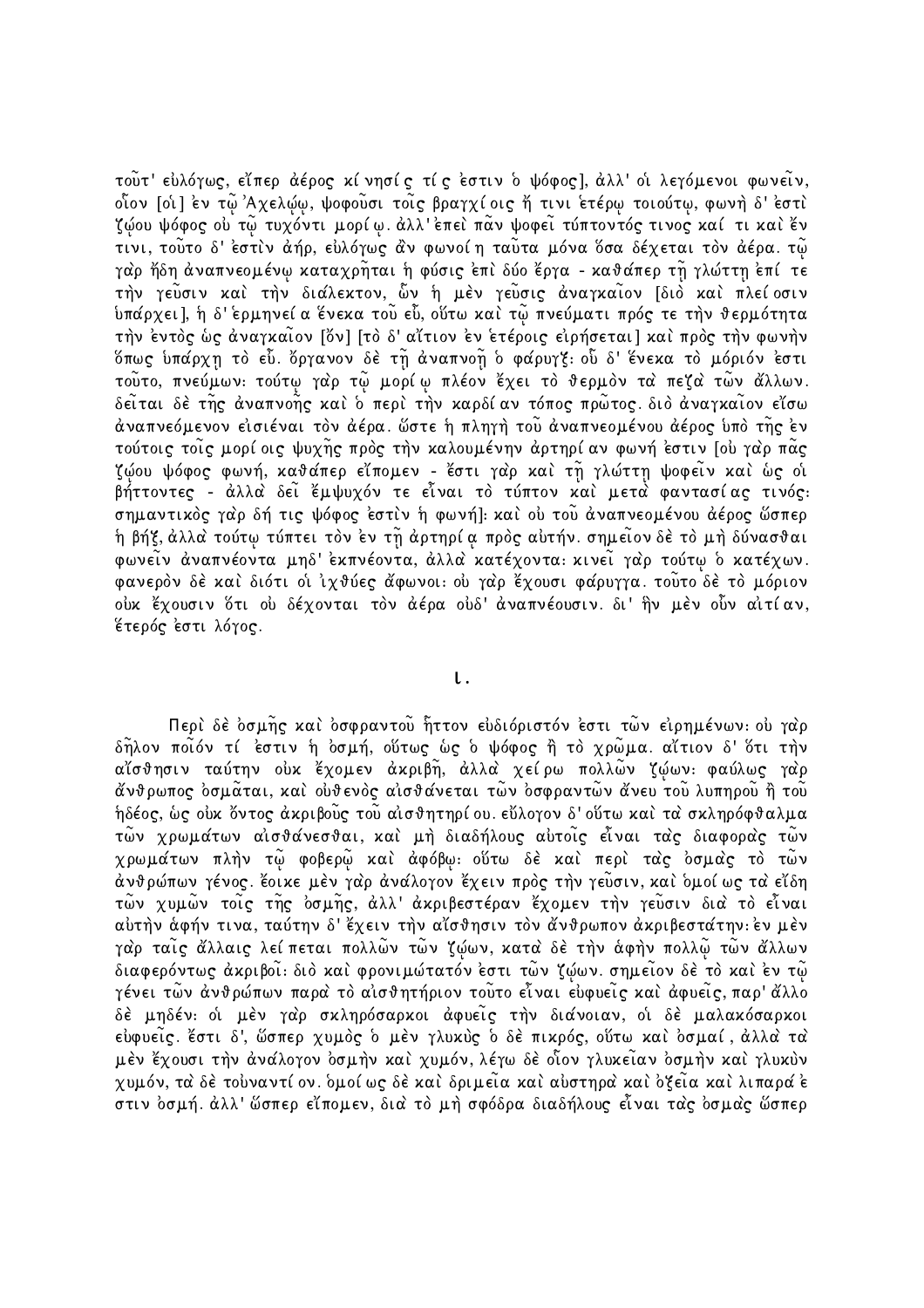τούς χυμούς, [άπο τούτων] είληφε τα ονόματα καθ' δμοιότητα των πραγμάτων, ή μέν γλυκεία κρόκου και μέλιτος, η δε δριμεία θύμου και των τοιούτων: τον αυτον δε τρόπον και έπι τῶν ἄλλων. ἔστι δ' ὥσπερ ἡ ἀκοὴ και ἑκαστη τῶν αισθήσεων, ἡ μεν του άκουστου και άνηκούστου, η δε του δρατού και άοράτου, και η όσφρησις του όσφραντοῦ καὶ ἀνοσφράντου. ἀνόσφραντον δὲ τὸ μὲν παρα τὸ ὅλως ἀδύνατον [εἶναι] έχειν οσμήν, το δέ μικραν έχον και φαύλην. δμοίως δε και το άγευστον λέγεται. έστι δε και ή ὄσφρησις δια του μεταξύ, οίον άέρος ή ὕδατος: και γαρ τα ένυδρα δοκούσιν όσμης αισθάνεσθαι, όμοί ως και τα έναιμα και τα άναιμα, ώσπερ και τα ε ν τῷ ἀέρι: καὶ γαρ τούτων ἔνια πόρρωθεν ἀπαντῷ πρὸς τὴν τροφὴν ὕποσμα γινόμενα. διό και άπορον φαίνεται ει πάντα μεν δμοίως οσμαται, δ δ' άνθρωπος άναπνέων μέν, μή άναπνέων δέ άλλ' εκπνέων ή κατέχων το πνεύμα ούκ οσμάται, ούτε πόρρωθεν ούτ' έγγύθεν, ούδ' άν έπι του μυκτήρος εντός τεθη: και το μέν έπ' αύτῷ τιθέμενον τῷ αισθητηρί ῳ ἀναί σθητον εἶναι κοινὸν παντων, ἀλλα τὸ ἄνευ τοῦ άναπνείν μή αισθάνεσθαι Ίδιον 'επι' τῶν ἀνθρώπων: δηλον δε πειρωμένοις: ὥστε τα άναιμα, επειδή ούκ άναπνέουσιν, ετέραν άν τιν' αίσθησιν έχοι παρα τας λεγομένας. άλλ' άδύνατον, είπερ της όσμης αισθάνεται: ή γαρ του όσφραντου αίσθησις και δυσώδους και ευώδους όσφρησίς εστιν. έτι δε και φθειρόμενα φαίνεται υπό των ισχυρῶν ὀσμῶν ὑφ' ὧνπερ ἄνθρωπος, οἷον ἀσφάλτου καὶ θείου καὶ τῶν τοιούτων. όσφραί νεσθαι μέν οὖν άναγκαῖον, ἀλλ' οὐκ ἀναπνέοντα. ἔοικε δὲ τοῖς ἀνθρώποις δια φέρειν το αισθητήριον τούτο προς το των άλλων ζώων, ώσπερ τα όμματα προς τα τῶν σκληροφθαλμων - τα μεν γαρ έχει φραγμα και ὥσπερ έλυτρον τα βλέφαρα, α μή κινήσας μηδ' άνασπάσας ούχ δρα: τα δε σκληρόφθαλμα ούδεν έχει τοιούτον, άλλ' εύθέως δρά τα γινόμενα εν τώ διαφανεί - ούτως ούν και το οσφραντικον αισθητήριον τοις μέν άκαλυφές είναι, ώσπερ το όμμα, τοις δέ τον άέρα δεχομένοις έχειν επικαλυμμα, δ αναπνεόντων αποκαλύπτεται, διευρυνομένων τῶν φλεβίων καὶ των πόρων και δια τουτο τα αναπνέοντα ουκ οσμαται εν τω υγρω: αναγκαίον γαρ όσφρανθῆναι ἀναπνεύσαντα, τοῦτο δὲ ποιεἶν ἐν τῷ ὑγρῷ ἀδύνατον. ἔστι δ' ἡ ὀσμή του ζηρου [ώσπερ ο χυμος του υγρου], το δε οσφραντικον αισθητήριον δυναμει τοιούτον.

## κ.

Τὸ δὲ γευστόν 'εστιν άπτόν τι: και τοῦτ' αἴτιον τοῦ μὴ εἶναι αισθητον δια τοῦ μεταξύ άλλοτρί ου όντος σώματος: ούδε γαρ τη άφη. και το σώμα δε εν ὧ δ χυμός, το γευστόν, έν υγρώ ως ύλη: τούτο δ' άπτόν τι. διό κάν εί έν ύδατι ήμεν, ησθανόμεθ' άν .<br>εμβληθέντος τοῦ γλυκέος, οὐκ ἦν δ' ἀν ἡ αἴσθησις ἡμῖν δια τοῦ μεταξύ, ἀλλα τῷ μιχθηναι τώ υγρώ, καθάπερ επι του ποτού. το δε χρώμα ουχ ούτως δράται τώ μί γνυσθαι, ούδέ ταις άπορροί αις. ώς μέν ούν το μεταξύ ούθεν έστιν: ώς δέ χρωμα τὸ ὁρατόν, ούτω τὸ γευστὸν ὁ χυμός. οὐθεν δε ποιεἶ χυμοῦ αἴσθησιν άνευ ὑγρότητος, άλλ' ἔχει ἐνεργεί α ἢ δυναμει ὑγρότητα, οἶον τὸ ἁλμυρόν: εὔτηκτόν τε γαρ αὐτὸ καὶ συντηκτικόν γλώττης. ώσπερ δέ και ή όψις έστι του τε δρατού και του άοράτου [το γαρ σκότος άόρατον, κρίνει δε και τούτο ή όψις], έτι τε του λίαν λαμπρού [και γαρ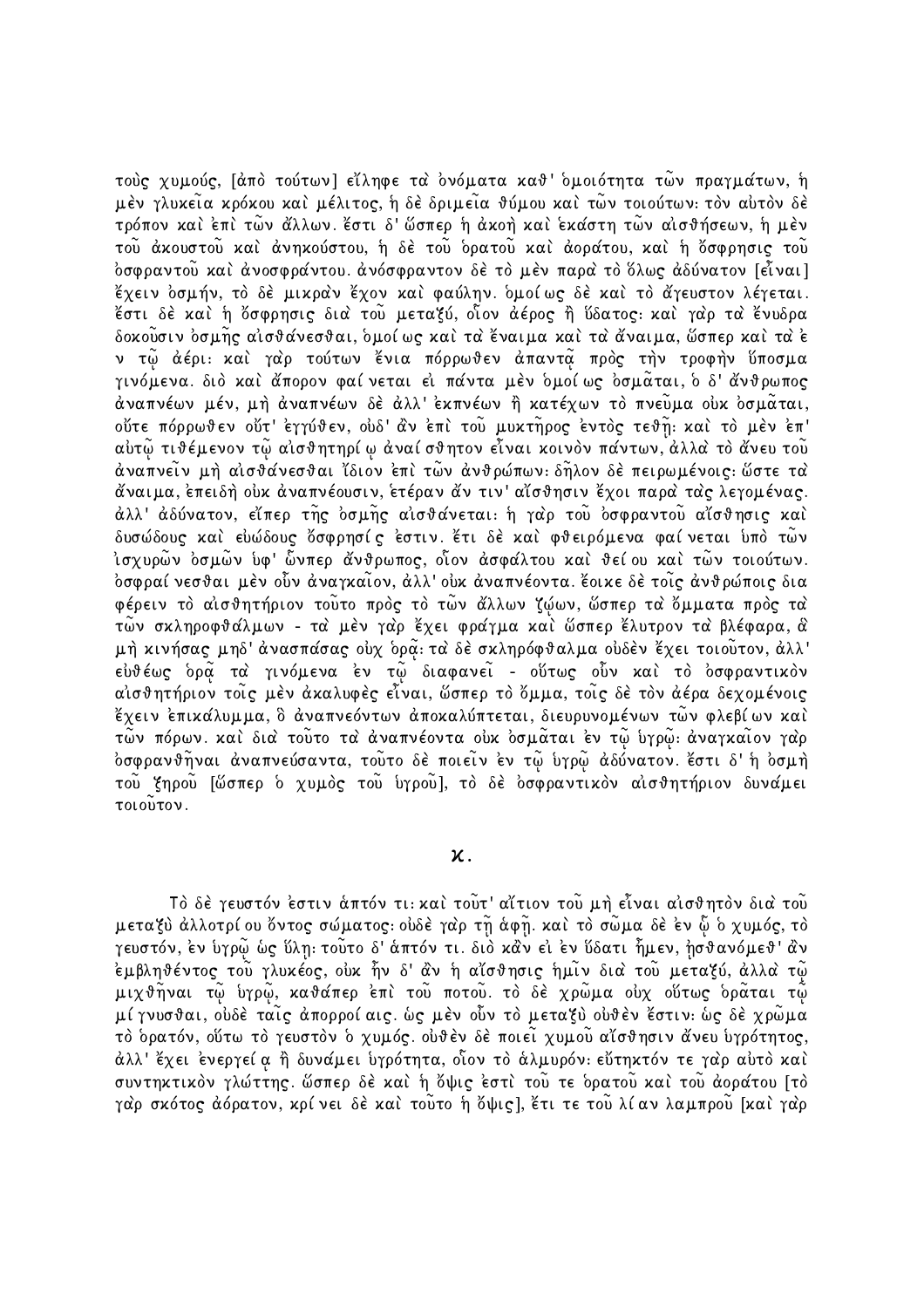τούτο άόρατον, άλλον δέ τρόπον του σκότους], όμοί ως δέ και ή άκοη ψόφου τε και σιγης, ὧν το μέν άκουστον το δ' ούκ άκουστόν, και μεγάλου ψόφου καθάπερ η όψις του λαμπρού [ώσπερ γαρ ο μικρός ψόφος άνήκουστος, τρόπον τινα και ο μέγας τε καί ο βίαιος], άόρατον δέ το μέν δλως λέγεται, ώσπερ και επ' άλλων το άδύνατον, το δ' εαν πεφυκός μή έχη ή φαύλως, ώσπερ το άπουν και το άπύρηνον - ούτω δη και ή γεύσις του γευστού τε και άγεύστου, τούτο δε το μικρον ή φαύλον έχον χυμον ή φθαρτικόν της γεύσεως. δοκεί δ' είναι άρχη τό ποτόν και άποτον [γεύσις γάρ τις άμφοτέρου: άλλα του μέν φαύλη και φθαρτική [της γεύσεως], του δε κατα φύσιν]: έστι δέ κοινόν άφης και γεύσεως το ποτόν. επει δ' υγρον το γευστόν, άνάγκη και το αισθητήριον αυτού μήτε υγρον είναι εντελεχεί α μήτε αδύνατον υγραί νεσθαι: πάσχει γάρ τι ή γεύσις ύπο του γευστου, ή γευστόν, άναγκαιον άρα υγρανθηναι το δυνάμενον μέν υγραίνεσθαι σωζόμενον, μη υγρόν δέ, το γευστικον αισθητήριον. σημείον δέ το μήτε κατάζηρον ούσαν την γλώτταν αισθάνεσθαι μήτε λίαν υγράν: αύτη γαρ άφη γίνεται του πρώτου υγρου, ώσπερ δταν προγευματίσας τις ισχυρου χυμού γεύηται έτέρου, και οίον τοις κάμνουσι πικρα πάντα φαίνεται δια το τη γλώττη πλήρει τοιαύτης υγρότητος αισθάνεσθαι. τα δ' είδη των χυμων, ώσπερ και ε πι τῶν χρωμάτων, άπλᾶ μεν τάναντία, το γλυκύ και το πικρόν, εχόμενα δε τοῦ μεν τό λιπαρόν, του δέ το άλμυρόν: μεταξύ δέ τούτων τό τε δριμύ και το αυστηρον και στρυφνόν καὶ ὀζύ: σχεδόν γαρ αὗται δοκοῦσιν εἶναι διαφοραὶ χυμῶν. ὥστε τὸ γευστικόν 'εστι το δυνάμει τοιούτον, γευστον δε το ποιητικον 'εντελεχεί α αύτου.

# $\lambda$ .

Περὶ δὲ τοῦ ἁπτοῦ καὶ περὶ ἁφῆς ὁ αὐτὸς λόγος: εἰ γαρ ἡ ἁφὴ μὴ μία ἐστὶν αΐσθησις άλλα πλείους, άναγκαιον και τα άπτα αισθητα πλείω είναι. έχει δ' άπορί αν πότερον πλεί ους είσιν ή μί α, και τί το αισθητήριον το του άπτικου, πότερον η σαρζ και έν τοις άλλοις το άναλογον, ή ού, άλλα τούτο μέν εστι το μεταζύ, το δε πρώτον αισθητήριον άλλο τί έστιν έντός. πασα γαρ αΐσθησις μιας εναντιώσεως εἶναι δοκεἶ, οἶον ὄψις λευκοῦ καὶ μέλανος, καὶ ἀκοὴ ὀξέος καὶ βαρέος, καὶ γεὖσις πικρού και γλυκέος: έν δε τώ άπτώ πολλαι ένεισιν εναντιώσεις, θερμον ψυχρόν, ζηρόν ύγρόν, σκληρόν μαλακόν, και των άλλων δσα τοιαύτα. έχει δέ τινα λύσιν πρός γε ταύτην την άπορίαν, ότι και επι των άλλων αισθήσεων εισιν εναντιώσεις πλεί ους, οίον έν φωνη ού μόνον όζύτης και βαρύτης, άλλα και μέγεθος και μικρότης, καί λειότης καί τραχύτης φωνῆς, καί τοιαΰθ' έτερα. είσι δέ καί περί χρώμα διαφοραί τοιαύται έτεραι. άλλα τί το εν το υποχεί μενον, ώσπερ άχοη ψόφος, ούτω τη άφη, ούκ έστιν ένδηλον. πότερον δ' έστι το αισθητήριον εντός, ή ού, άλλ' ευ θέως η σάρζ, ουδέν δοκεί σημείον είναι το γίνεσθαι την αίσθησιν άμα θιγγανομένων. και γαρ νύν εί τίς [τι] περι την σάρκα περιτεί νειεν οίον υμένα ποιήσας, ομοί ως την αΐσθησιν εύθέως άψαμενος ενσημανεί: καί τοι δήλον ως ούκ έστιν εν τούτω το αισθητήριον [ει δε και συμφυές γένοιτο, θαττον έτι διικνοϊτ' άν η αίσθησις]: διο το τοιούτον μόριον τού σώματος έοικεν ούτως έχειν ώσπερ άν εί κύκλω ημίν περιεπεφύχει δ άήρ: εδοχούμεν γαρ άν ενί τινι αισθάνεσθαι χαι ψόφου χαι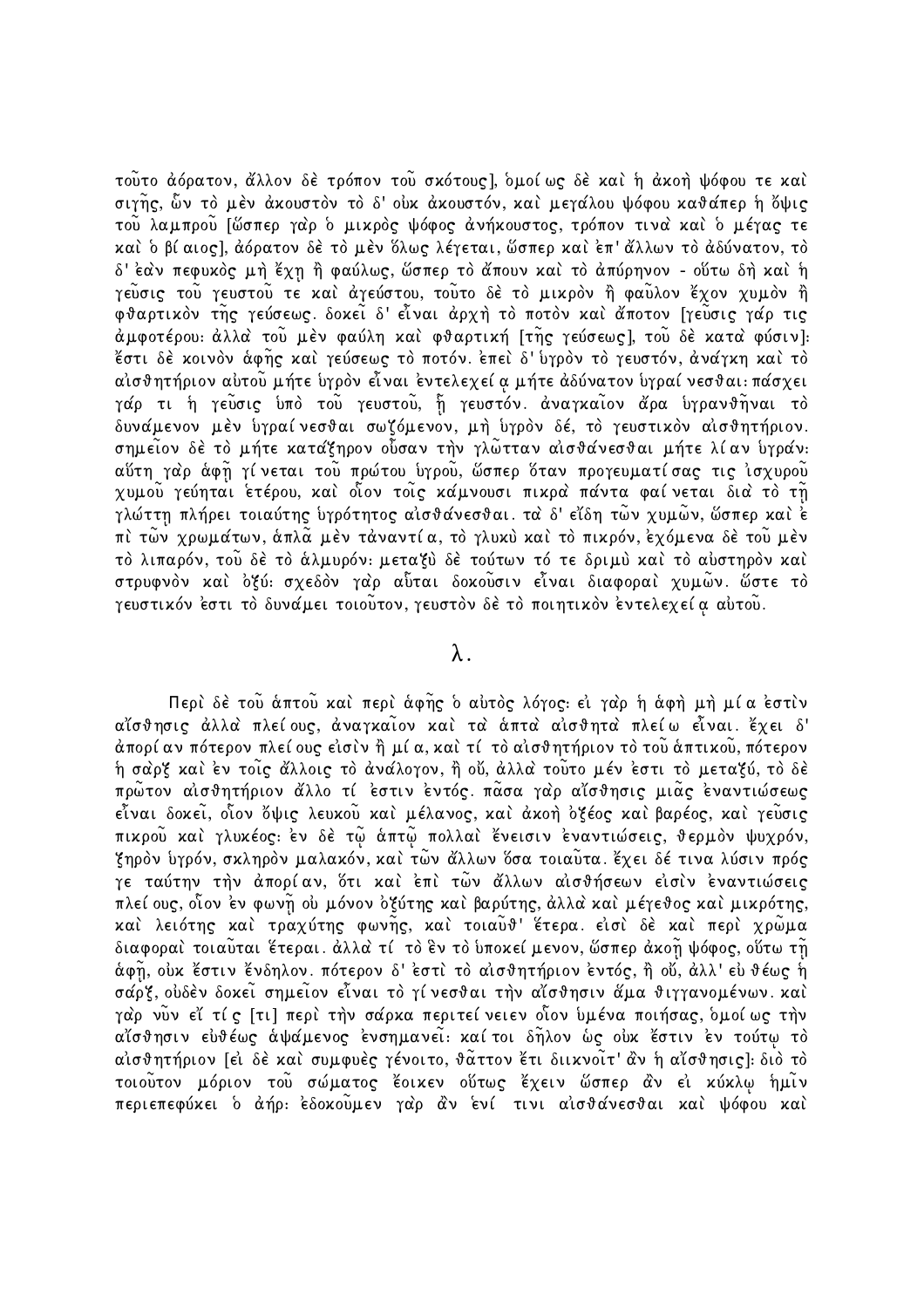χρώματος και όσμης, και μία τις αίσθησις είναι όψις άκοη όσφρησις. νύν δε δια το διωρί σθαι δι' ού γί νονται αι κινήσεις, φανερα τα ειρημένα αισθητήρια έτερα όντα. έπι δε της άφης τούτο νύν άδηλον: εξ άέρος μεν γαρ ή ύδατος άδύνατον συστηναι το έμψυχον σῶμα: δεἶ γάρ τι στερεὸν εἶναι: λεί πεται δή μικτὸν 'εκ τῆς καὶ τούτων εἶναι, οἶον βούλεται εἶναι ἡ σαρζ και το αναλογον: ὥστε αναγκαῖον το σῶμα εἶναι τὸ μεταξὺ τοῦ ἁπτικοῦ προσπεφυκός, δι' οὗ γίνονται αί αισθήσεις πλεί ους οὖσαι. δηλοί δ' δτι πλεί ους ή επι της γλώττης άφή: άπαντων γαρ των άπτων αισθανεται κατα το αυτο μόριον και χυμου. ει μεν ούν και η άλλη σαρξ ησθανετο του χυμου, ε δόκει άν ή αύτη και μία εἶναι αἴσθησις ή γεῦσις και ἡ ἀφή: νῦν δε δύο δια το μη άντιστρέφειν. άπορήσειε δ' άν τις, ει παν σώμα βάθος έχει, τουτο δ' εστι το τρί τον μέγεθος, ὧν δ' έστὶ δύο σωμάτων μεταξὺ σὦμά τι, οὐκ ἐνδέχεται ταῦτα ἀλλήλων άπτεσθαι, το δ' ύγρον ούκ έστιν άνευ σώματος, ούδε το διερόν, άλλ' αναγκαίον ύδωρ εἶναι ἢ ἔχειν ὕδωρ, τα δὲ ἁπτόμενα ἀλλήλων ἐν τῷ ὕδατι, μὴ ξηρῶν τῶν ἄκρων ὄντων, ἀναγκαῖον ὕδωρ ἔχειν μεταξύ, οὗ ἀνάπλεα τα ἔσχατα, εἰ δὲ τοῦτ' ἀληθές, άδύνατον άψασθαι άλλο άλλου εν ύδατι, τον αυτον δε τρόπον και εν τῷ ἀέρι [δμοί ως γαρ έχει ο άηρ προς τα εν αυτώ και το ύδωρ προς τα εν τώ ύδατι, λανθάνει δε μᾶλλον ἡμᾶς, ὥσπερ καὶ τὰ ἐν τῷ ὕδατι ζῷα εἰ διερὸν διεροῦ ἄπτεται] - πότερον οὖν πάντων δμοί ως 'εστιν ή αΐσθησις, ή άλλων άλλως, καθάπερ νύν δοκεί ή μεν γεύσις καὶ ἡ ἁφὴ τῷ ἅπτεσθαι, αἱ δ' ἄλλαι ἄποθεν. τὸ δ' οὐκ ἔστιν, ἀλλα καὶ τὸ σκληρὸν καί το μαλακόν δι' έτέρων αισθανόμεθα, ώσπερ και το ψοφητικον και το δρατον και το οσφραντόν: άλλα τα μέν πόρρωθεν, τα δ' εγγύθεν, διο λανθάνει: επει αισθανόμεθα γε παντων δια του μέσου, άλλ'επι τούτων λανθανει καί τοι καθαπερ είπομεν και πρότερον, κάν ει δι' υμένος αισθανοί μεθα των απτων απάντων λανθάνοντος ότι διείργει, δμοίως άν έχοιμεν ώσπερ και νύν εν τῷ ὕδατι και εν τῷ άέρι: δοκοῦμεν γαρ νῦν αὐτῶν ἄπτεσθαι καὶ οὐδὲν εἶναι δια μέσου. ἀλλα διαφέρει τὸ άπτον των δρατών και των ψοφητικών, ότι εκεί νων μεν αισθανόμεθα τω το μεταξυ ποιείν τι ήμας, των δὲ ἁπτῶν οὐχ ὑπὸ τοῦ μεταξὺ ἀλλ' ἄμα τῷ μεταξύ, ὥσπερ ὁ δι' άσπίδος πληγείς: ού γαρ ή άσπις πληγείσα επάταξεν, άλλ' άμ' άμφω συνέβη πληγήναι. δλως δ' έοικεν ή σαρξ και ή γλώττα, ώς ο άηρ και το ύδωρ προς την όψιν και την άκοην και την όσφρησιν έχουσιν, ούτως έχειν προς το αισθητήριον ώσπερ ε κεί νων έκαστον. αύτού δε τού αίσθητηρί ου άπτομένου ούτ' εκεί ούτ' ενταύθα γένοιτ' άν αἴσθησις, οἶον εἴ τις σῶμά τι λευκὸν ἐπὶ τοῦ ὄμματος θεί η τὸ ἔσχατον. ῇ καὶ δηλον ότι έντος το του άπτου αισθητικόν. ούτω γαρ αν συμβαίνοι όπερ και έπι των άλλων: επιτιθεμένων γαρ επι το αισθητήριον ούκ αισθανεται, επι δε την σαρκα ε πιτιθεμένων αισθανεται: ὥστε τὸ μεταξὺ τοῦ ἁπτικοῦ ἡ σαρξ. ἁπταὶ μεν οὖν εισιν αι διαφοραι του σώματος ή σώμα: λέγω δε διαφορας αι τα στοιχεία διορίζουσι, θερμὸν ψυχρόν, ξηρὸν ὑγρόν, περὶ ὧν εἰρήκαμεν πρότερον ἐν τοις περὶ των στοιχεί ων. τὸ δὲ αἰσθητήριον αὐτῶν τὸ ἁπτικόν, καὶ ἐν ῷ ἡ καλουμένη ἁφὴ ὑπαρχει αΐσθησις πρώτω, το δυνάμει τοιούτόν έστι μόριον: το γαρ αισθάνεσθαι πάσχειν τι έ στί ν: ὥστε τὸ ποιοῦν, οἶον αὐτὸ ἐνεργεί α, τοιοῦτον ἐκεἶνο ποιεἶ, δυναμει ὄν. διὸ τοῦ δμοίως θερμοῦ καὶ ψυχροῦ, ἢ σκληροῦ καὶ μαλακοῦ, οὐκ αἰσθανόμεθα, ἀλλα τῶν υπερβολών, ως της αισθήσεως οίον μεσότητός τινος ούσης της έν τοις αισθητοις ε ναντιώσεως. και δια τουτο κρί νει τα αισθητά. το γαρ μέσον κριτικόν: γίνεται γαρ